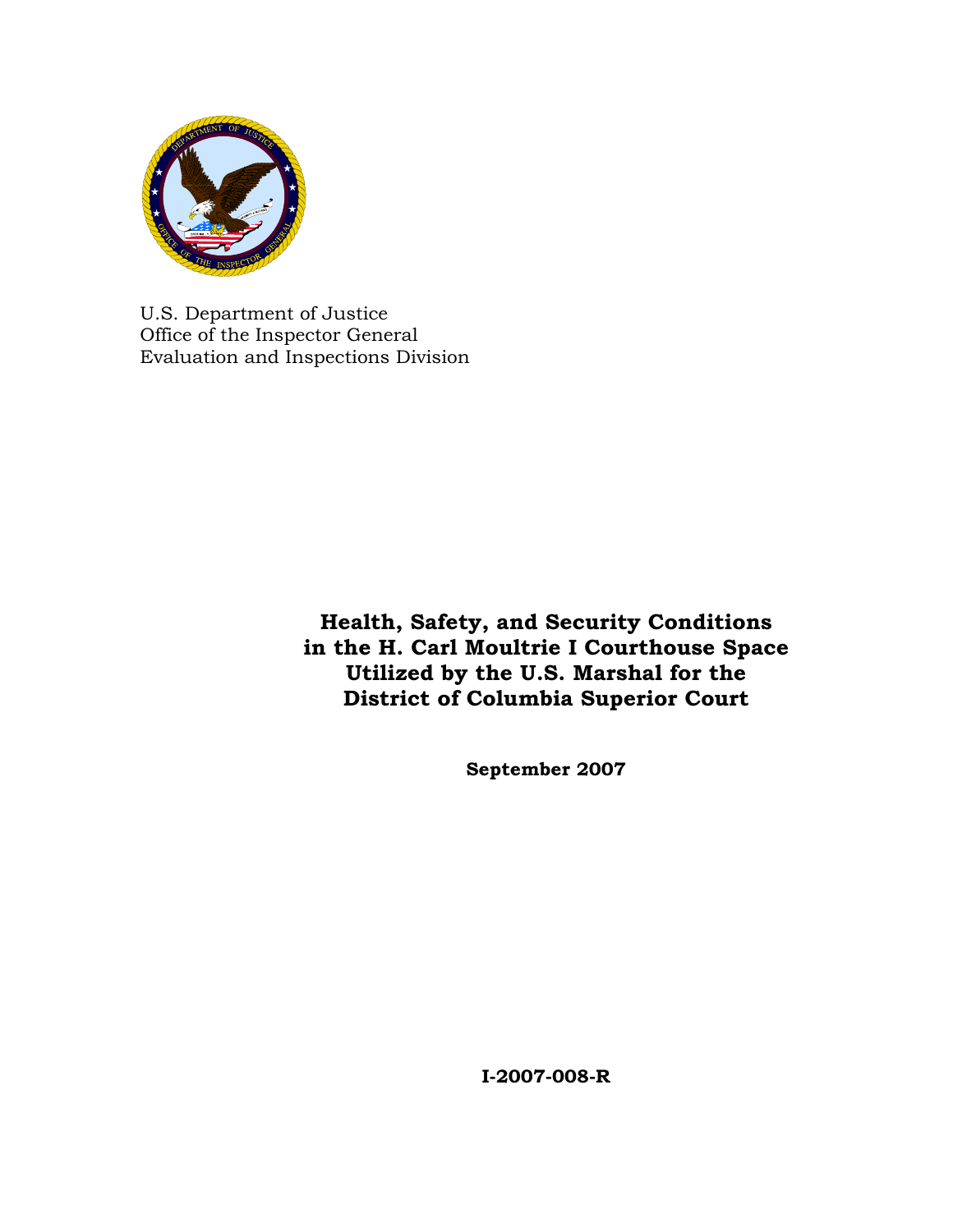## **TABLE OF CONTENTS**

| APPENDIX: STANDARDS UTILIZED DURING INSPECTIONS 19 |  |
|----------------------------------------------------|--|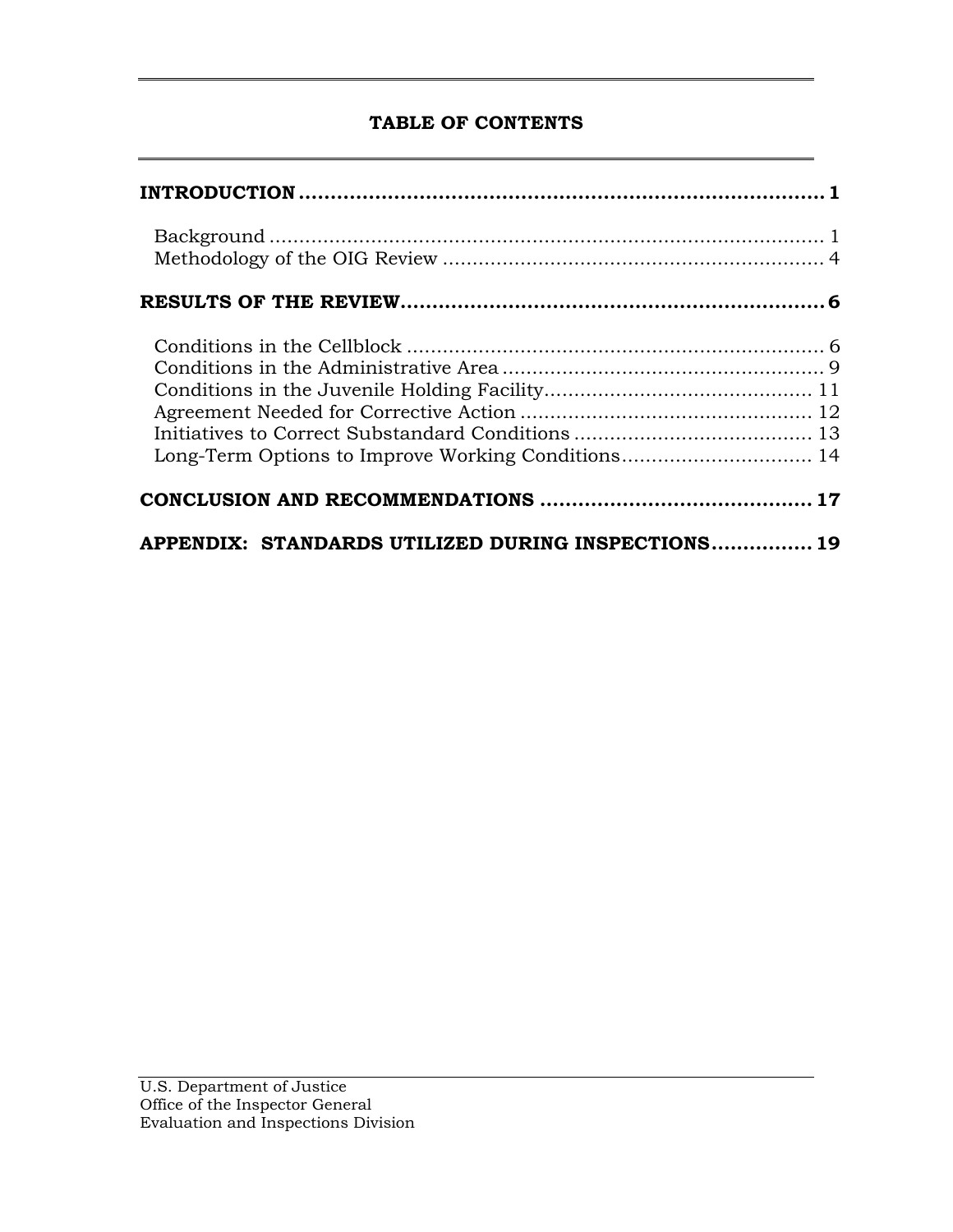<span id="page-2-0"></span> The Conference Report on the *U.S. Troop Readiness, Veterans' Care, Katrina Recovery, and Iraq Accountability Appropriations Act of 2007* directed the Department of Justice Office of the Inspector General (OIG) to review the health, safety, and security conditions in the space in the H. Carl Moultrie I Courthouse (Moultrie Courthouse) utilized by the United States Marshals Service (USMS).[1](#page-2-1) The OIG examined the USMS space to determine if it met federal construction and maintenance standards for detention facilities and federal occupational health and safety standards and made recommendations as appropriate.

This is a limited version of the OIG's full 55-page report. The full report includes information that the USMS considered to be law enforcement sensitive and that therefore could not be publicly released. To create this public version of the report, the OIG removed information from the full report that we agreed was sensitive because it disclosed potential security vulnerabilities.

### **Background**

Congress created the District of Columbia Court of Appeals (Court of Appeals) and the Superior Court of the District of Columbia (Superior Court) by statute in 1970.[2](#page-2-2) The Court of Appeals is the equivalent of a state supreme court and hears appeals from the Superior Court and administrative agencies. The Superior Court is responsible for hearing misdemeanor and felony criminal cases arising under the District of Columbia Code. To assist the Superior Court in carrying out its responsibilities, Congress created the U.S. Marshal for the District of Columbia Superior Court (Marshal) in 1988.

 The Marshal has the duties of other U.S. Marshals and also performs some of the duties of a local sheriff for the nation's capital.[3](#page-2-3) As

<span id="page-2-3"></span><span id="page-2-2"></span>3 The President appoints a U.S. Marshal for each of the 94 federal judicial districts and the District of Columbia Superior Court. The U.S. Marshals are responsible for protecting the federal judiciary, court officers, and witnesses;

(Cont.)

<span id="page-2-1"></span><sup>-</sup>1 Conference Report, *U.S. Troop Readiness, Veterans' Care, Katrina Recovery, and Iraq Accountability Appropriations Act* (H.R. 1591), 2007, H. Rept. 110-107 at 97.

<sup>2</sup> *See* Article I, Section 8 of the U.S. Constitution and D.C. Code § 11-101.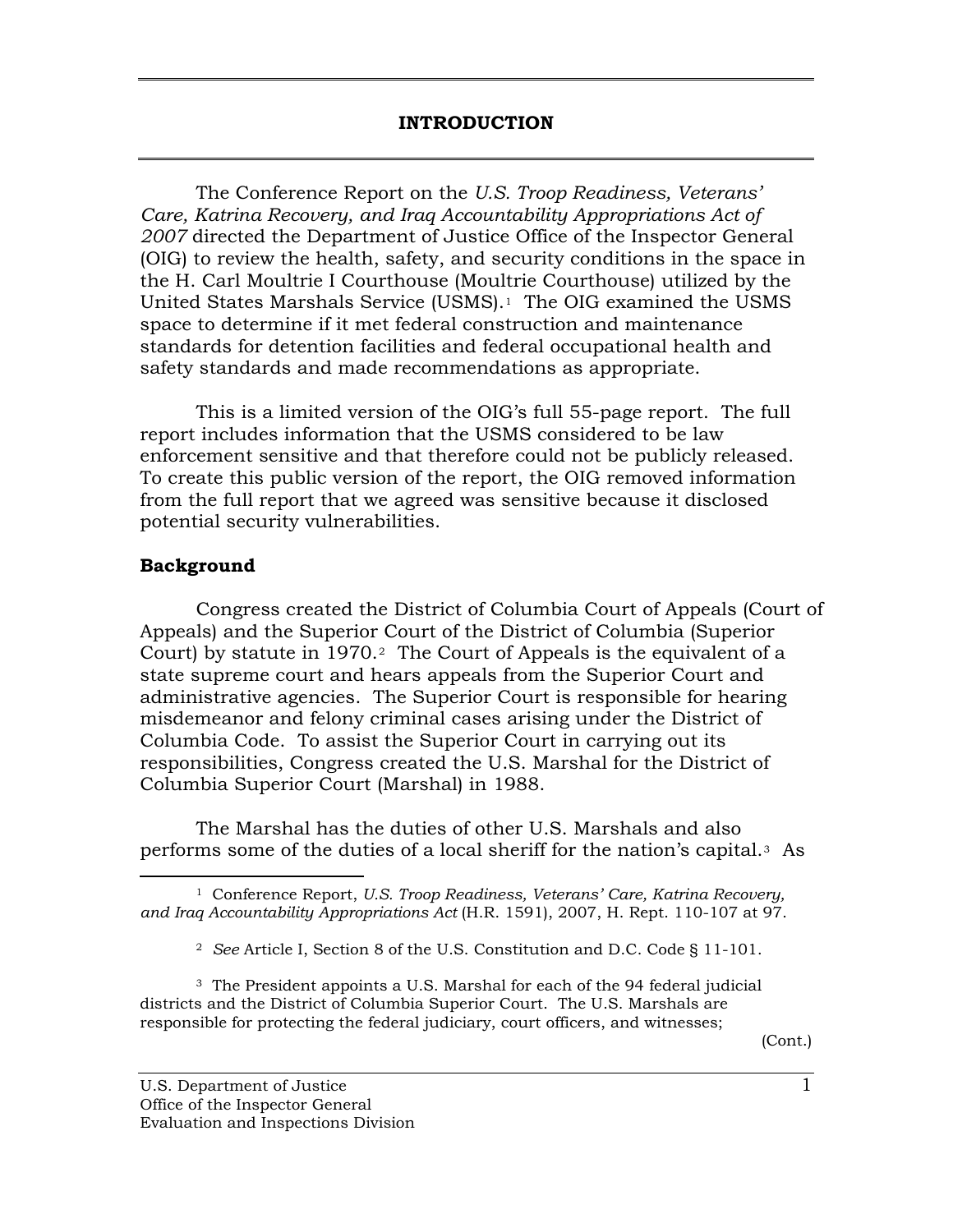part of these duties, the Marshal and Deputy Marshals provide security in 94 courtrooms in the Moultrie Courthouse and are responsible for the individual security of 130 judges as well as other officers of the District of Columbia Courts. The Marshal and his Deputies also work with the District of Columbia Metropolitan Police Department and Department of Corrections to ensure that individuals arrested in the District of Columbia appear for arraignment and that those individuals denied bail appear for trial.

To support the Superior Court's operations, the Marshal and the USMS staff operate a cellblock for adult prisoners, an administrative area, and a juvenile holding facility in the Moultrie Courthouse, which was built 31 years ago.[4](#page-3-0)

#### **Administration of the District of Columbia Courts**

The District of Columbia Courts are administered by the Joint Committee on Judicial Administration (the Joint Committee), which is composed of the Chief Judge and one Associate Judge from the Court of Appeals and the Chief Judge and two Associate Judges from the Superior Court. The Executive Officer of the District of Columbia Courts (Executive Officer) serves as the Secretary of the Joint Committee.[5](#page-3-1) The Joint Committee is the policy-making body for the District of Columbia Courts and is responsible for general personnel policies, accounting and auditing, procurement and disbursement, and development and coordination of statistics and management information systems and reports. The Joint Committee is also responsible for developing the budget of the District of Columbia Courts and submits its budget request directly to the Office of Management and Budget. Congress appropriates funds directly to the District of Columbia Courts for operating expenses and capital improvements to the Moultrie Courthouse, while the USMS budget includes the salaries and administrative expenses of the Marshal and USMS staff.

 $\overline{a}$ apprehending fugitives; transporting prisoners; and seizing property acquired by criminals through illegal activities. *See* 28 U.S.C. § 566.

<span id="page-3-0"></span>4 The cellblock includes courtroom holding cells, elevators, and corridors used to move prisoners through the courthouse, and a vehicle sallyport.

<span id="page-3-1"></span>5 The Joint Committee was created as part of the *District of Columbia Court Reform and Criminal Procedure Act of 1970. See* D.C. Code § 11-1701.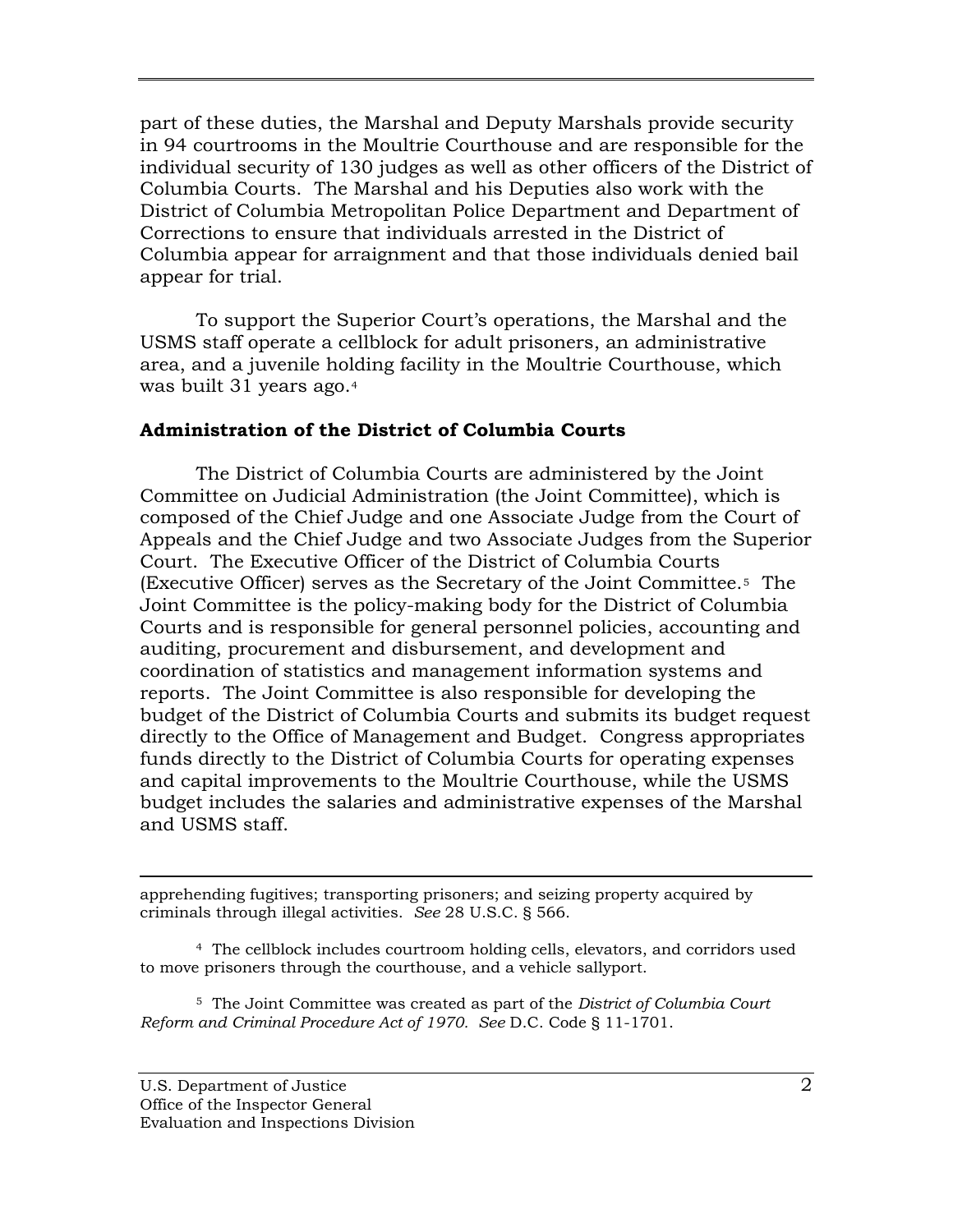#### **The Moultrie Courthouse**

The Moultrie Courthouse was constructed during 1975 and 1976. It currently houses the Court of Appeals and the Superior Court, which includes the Superior Court of the District of Columbia Family Court (Family Court).[6](#page-4-0) In addition to courtrooms and judges' chambers, the Moultrie Courthouse houses administrative offices for the District of Columbia Courts, program offices for the District of Columbia Pretrial Services Agency and the District of Columbia Public Defender Service, a day-care center, and other ancillary court-related services.

In the 31 years since its completion, the Moultrie Courthouse has undergone many changes. It originally had 44 courtrooms. During the last 30 years, 50 new courtrooms have been added to accommodate the dockets of the District of Columbia Courts. Chambers were also added to accommodate more judges. The largest change has been the 10-year project to consolidate the Family Court in one contiguous area of the Moultrie Courthouse.[7](#page-4-1)

#### **The USMS Space in the Moultrie Courthouse**

The space allocated to the USMS by the District of Columbia Courts includes a cellblock for adult prisoners, courtroom holding cells, elevators, corridors, and a vehicle sallyport.[8](#page-4-2) The USMS space also includes an administrative area and a juvenile holding facility, which is being moved to a newly renovated area of the courthouse as part of the Family Court consolidation.

The new juvenile holding facility will comply with rules requiring the sight and sound separation of juvenile defendants from adult defendants and will allow Deputy Marshals to escort detained juveniles to the Family Court courtrooms without commingling the juveniles with

<span id="page-4-2"></span><span id="page-4-1"></span>8 The vehicle sallyport is a secure garage area used by the USMS for prisoner transportation vehicles. It is the point of entry into the courthouse for all prisoners.

<span id="page-4-0"></span> $\overline{a}$ 6 The Family Court decides cases involving abuse and neglect, juveniles, domestic relations, domestic violence, paternity, and support.

<sup>7</sup> *District of Columbia Family Court Act of 2001*, D.C. Code § 11-1101 et seq.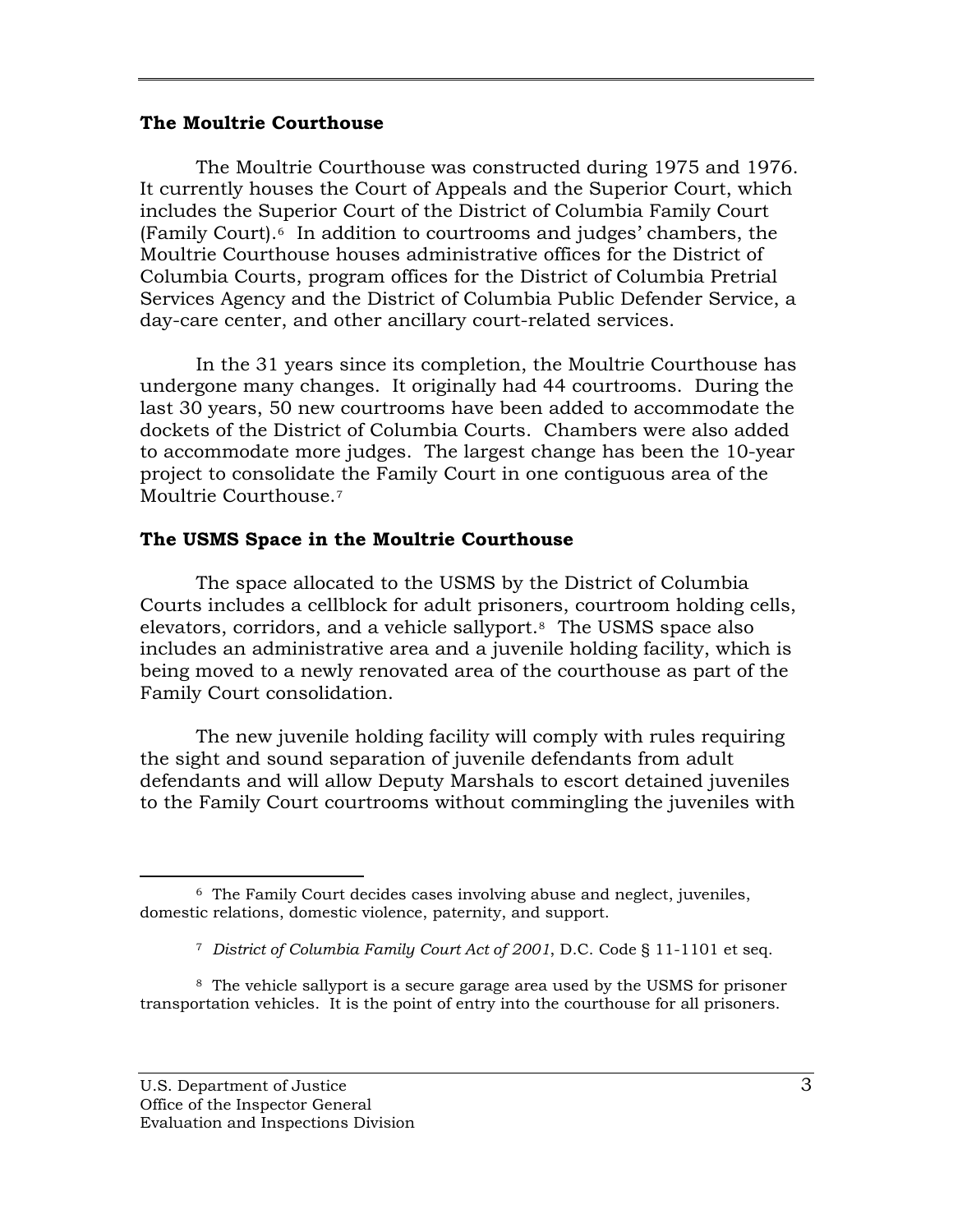<span id="page-5-0"></span>the general public or adult prisoners.[9](#page-5-1) The renovations to the juvenile holding facility are the first changes made to the cellblock and prisoner movement areas since the Moultrie Courthouse was constructed.

In May 2007, the District of Columbia Courts completed the *District of Columbia Courts Facilities Improvement Feasibility Study for the U.S. Marshals Service* (feasibility study) in response to congressional concerns about health, safety, and security conditions in the USMS cellblock and administrative area. This feasibility study identified needed improvements to the USMS space.

### **Methodology of the OIG Review**

To evaluate the health, safety, and security conditions in the USMS space, we conducted interviews and onsite inspections, and performed document analysis.

Interviews. We conducted 29 interviews, including interviews with the Director of the USMS, 6 additional officials from USMS Headquarters, and the U.S. Marshal for the District of Columbia Superior Court. We also conducted a group interview with members of the Marshal's staff, including seven supervisors and six staff assigned to work in the Moultrie Courthouse.

We interviewed officials from the Courts, including the Chief Judge of the District of Columbia Court of Appeals, who is the Chairman of the Joint Committee on Judicial Administration in the District of Columbia (the Joint Committee), the Chief Judge of the Superior Court of the District of Columbia, the Chairman of the Courts' Security Committee, and the Executive Officer.[10](#page-5-2) We also interviewed representatives from other federal and District of Columbia agencies whose employees work in the Moultrie Courthouse.

<span id="page-5-1"></span> <sup>9</sup> The *Juvenile Justice and Delinquency Prevention Act of 1974,*  42 U.S.C. § 5633(a)(13), requires complete separation of detained juveniles from adult offenders so that there is no sight or sound contact. Separation must be provided in all secure areas of the facility, including sallyports and hallways.

<span id="page-5-2"></span><sup>10</sup> The Joint Committee, created by the *District of Columbia Court Reform and Criminal Procedure Act of 1970,* is the decision-making body for the District of Columbia Courts and submits the Courts' budget request directly to the Office of Management and Budget. *See* D.C. Code § 11-1701.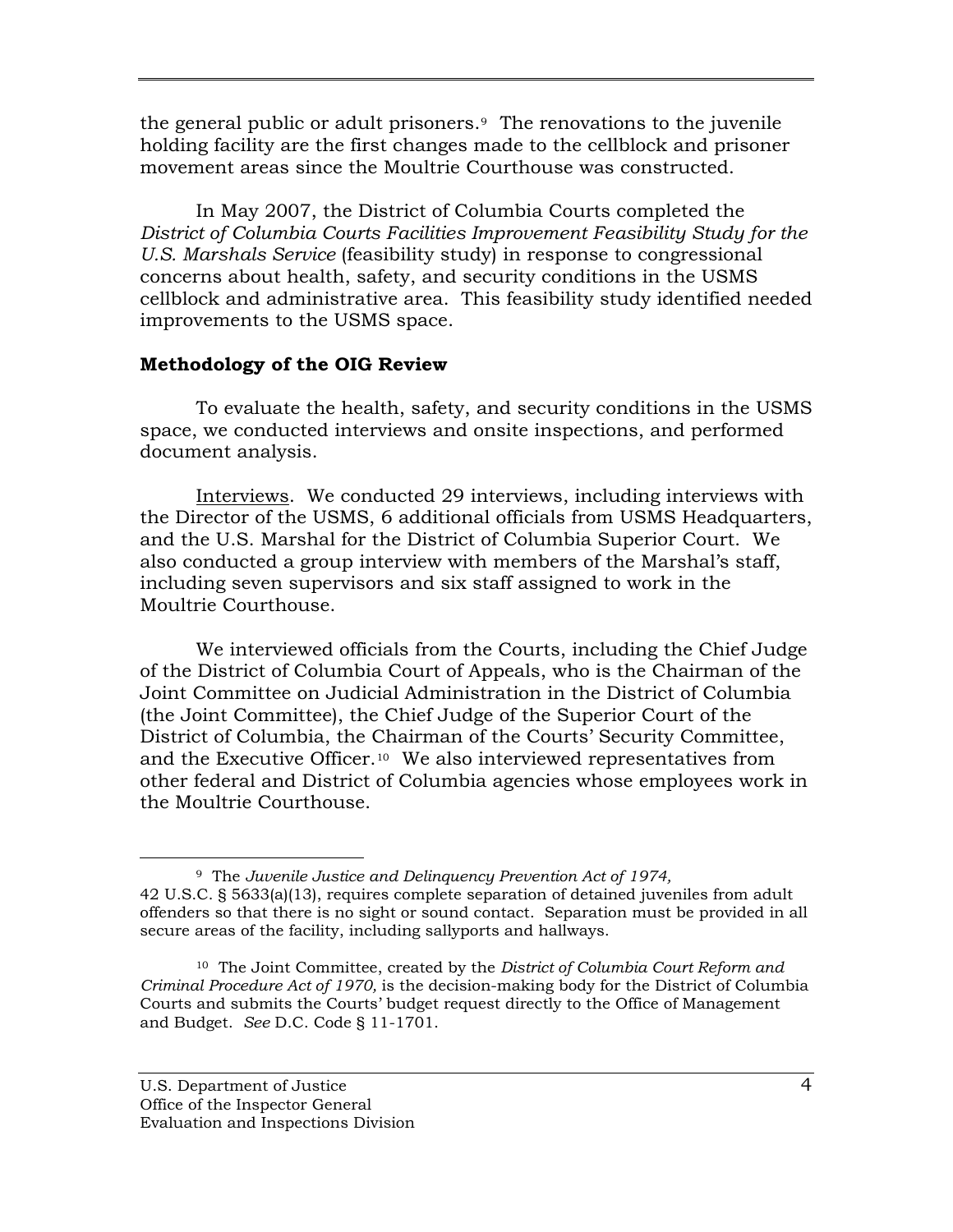Onsite Inspections. We conducted three inspections of the USMS space in the Moultrie Courthouse. The first inspection was conducted by the OIG and USMS staff assigned to the District of Columbia Superior Court. Following that inspection, the OIG obtained subject matter expertise in security and health and safety standards from the Federal Bureau of Prisons (BOP) and Federal Occupational Health (FOH), a unit of the U.S. Public Health Service.[11](#page-6-0) We conducted a second onsite inspection of the USMS space with the assistance of engineers from the BOP's Technical Support Office, Design and Construction Branch, to determine the cellblock's compliance with security standards for detention facilities. We conducted a third onsite health and safety inspection with the assistance of subject matter experts provided by the FOH. During this review, we applied 8 sets of independent security standards for detention facilities and 22 sets of independent occupational health and safety standards for administrative buildings, such as *USMS Publication 64: Requirements and Specifications for Special Purpose and Support Space Manual* (Publication 64).[12](#page-6-1) See the Appendix for a complete list of the standards we utilized in our inspections.

 Document Analysis. We reviewed documents that the USMS provided, including reports describing non-compliance with USMS standards, budget information, intergovernmental agreements and a draft memorandum of understanding, memoranda reports the Marshal provided that described the conditions in the USMS space in the Moultrie Courthouse, and a June 2007 security survey of the courthouse conducted by the USMS.[13](#page-6-2) We also reviewed documents that the District of Columbia Courts provided, including budget information on funds obligated by the Courts for the USMS space, a draft memorandum of understanding, and the May 2007 *District of Columbia Courts Facilities Improvement Feasibility Study for the U.S. Marshals Service* (feasibility study) that the District of Columbia Courts commissioned.

<span id="page-6-2"></span>13 *Office of Courthouse Management Security Survey Report: District of Columbia Superior Court, H. Carl Moultrie I Courthouse, 500 Indiana Avenue, NW*, June 2007.

<span id="page-6-0"></span> <sup>11</sup> The BOP Technical Support Office, Design and Construction Branch, provides expert assistance for the construction, repair, and maintenance of federal prisons and detention centers. The FOH provides occupational safety and health inspections to federal agencies. *See* 42 Fed. Reg. 61317 (Dec. 2, 1977).

<span id="page-6-1"></span><sup>12</sup> The Chairman of the Joint Committee told us that that the Committee has not agreed that Publication 64 standards are applicable to the Moultrie Courthouse.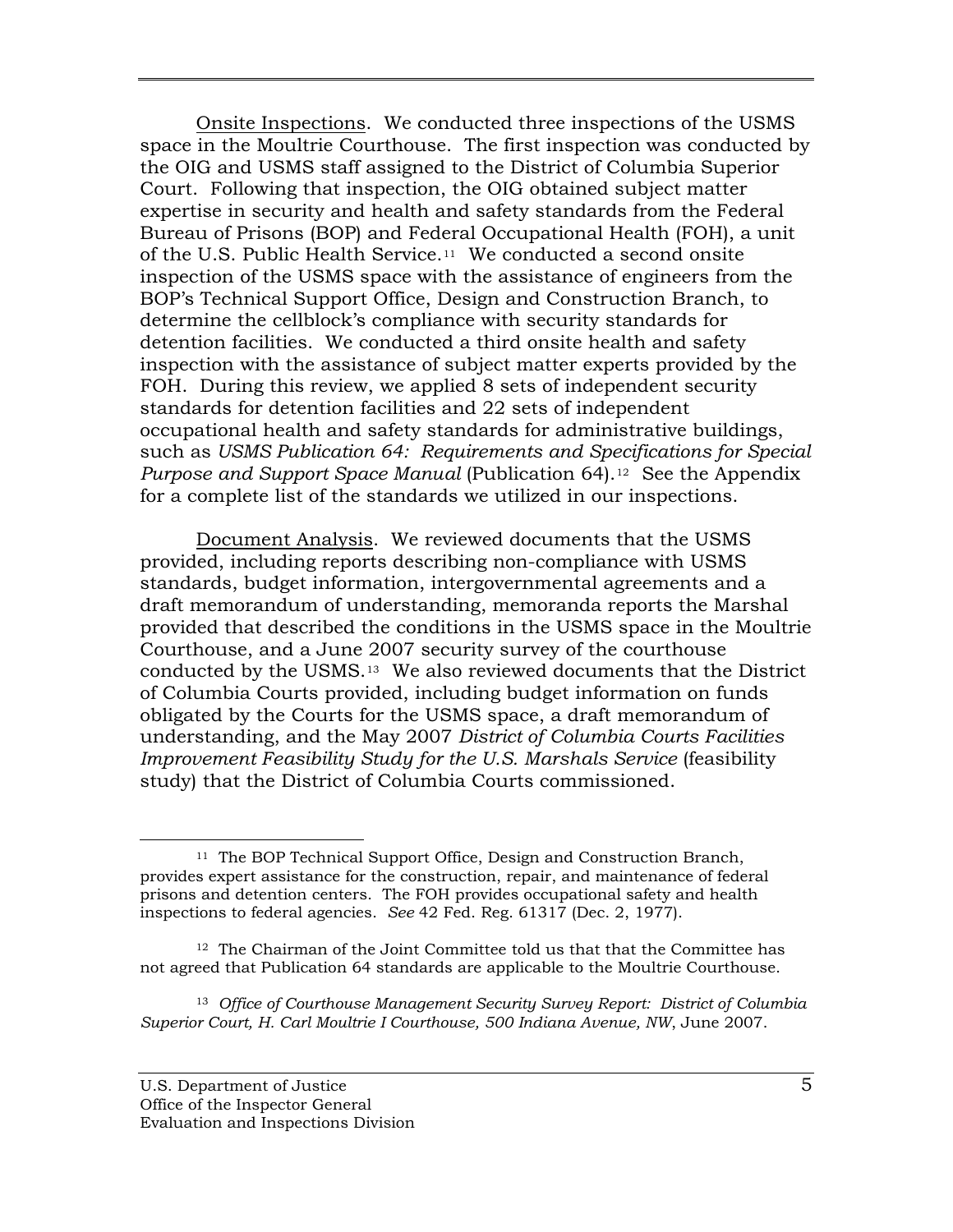<span id="page-7-1"></span><span id="page-7-0"></span>We found serious, uncorrected deficiencies in the health, safety, and security conditions of the USMS space in the Moultrie Courthouse. Specifically, our review documented 166 failures to meet federal health, safety, and security standards in the USMS space there.<sup>[14](#page-7-2)</sup>

In the 31 years since its completion, the Moultrie Courthouse has undergone many capital improvements without significant improvement to the conditions in the USMS space. On a daily basis, the cellblock holds approximately twice the number of prisoners for which it was designed. BOP engineers, who verified the overcrowding, stated that the cellblock has reached the end of its useful life. Also, the administrative area that supports the USMS operations in the rest of the Moultrie Courthouse has not been renovated in the 20 years since the USMS moved into that space. The administrative area was designed to hold approximately half the number of USMS staff currently assigned to the space. For over 10 years, the USMS has been reporting continuing health, safety, and security deficiencies to the District of Columbia Courts. While some repairs have been made over the last 5 years, our review found that 166 of these deficiencies have not been corrected and that substandard conditions continue to exist.

The following sections present a summary of the substandard conditions we found in the cellblock, the administrative area, and the juvenile holding facility in the USMS space. We also present the status of corrective action for the substandard conditions and our conclusion and recommendations.

#### **Conditions in the Cellblock**

We found 111 substandard health, safety, and security conditions in the cellblock at the Moultrie Courthouse, some of which have existed for as long as 10 years.[15](#page-7-3) The BOP's Technical Services Section, Design

<span id="page-7-2"></span><sup>&</sup>lt;sup>14</sup> We used 8 sets of security standards for detention facilities and 22 sets of occupational health and safety standards for administrative buildings to evaluate the working conditions in the USMS space in the Moultrie Courthouse.

<span id="page-7-3"></span><sup>15</sup> The cellblock includes courtroom holding cells, corridors, and elevators used to move prisoners through the courthouse, and the vehicle sallyport.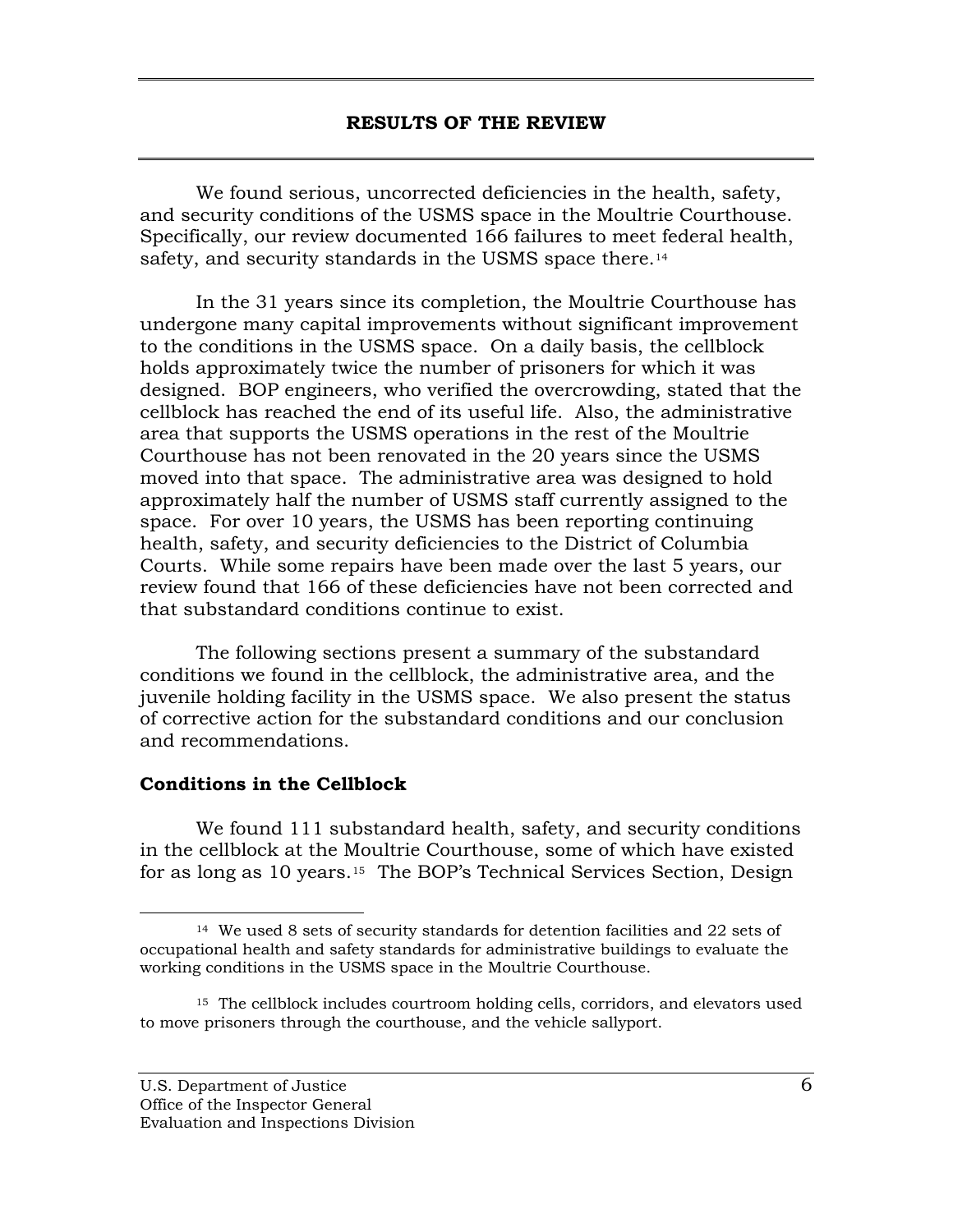and Construction Branch, stated that the cellblock in the USMS space is more than 30 years old and has reached the end of its useful life. Furthermore, the BOP engineers stated that the cellblock has not been well maintained and requires renovation. For example, the BOP engineers observed problems in the vehicle sallyport, the prisoner elevators, and communication systems within the cellblock area.

The substandard conditions contributed to a 2006 escape attempt that resulted in a prisoner's death. On January 31, 2006, prisoners from the District of Columbia Jail were being unloaded from a bus in the vehicle sallyport at the Moultrie Courthouse. At the time, the garage door leading into the vehicle sallyport was broken and could not be lowered. Some of the District of Columbia Department of Corrections Officers and Deputy Marshals assigned to transfer the prisoners guarded the open garage door of the vehicle sallyport and did not maintain constant visual contact with all prisoners as a result. Instead of entering the cellblock, one prisoner slipped away from the group, crawled underneath a prisoner transport bus, and clung to the undercarriage as the bus left the Moultrie Courthouse. Approximately one block away, as the bus entered a tunnel, the prisoner either let go or lost his grip and fell onto the roadway. He was hit by a vehicle following the bus and died instantly.

Among the other cellblock issues we documented, the FOH experts assisting us observed that high-efficiency particulate air (HEPA) filtration units needed to be installed. With the severe overcrowding in the cellblock noted by the BOP engineers, the HEPA filtration units will help to reduce the risk of spreading infectious diseases such as tuberculosis. Details of a few of the substandard conditions in the cellblock, along with the corrective action required, are presented in Table 1. Many other substandard conditions are discussed in the full report, but not in this public version because it would expose potential security vulnerabilities.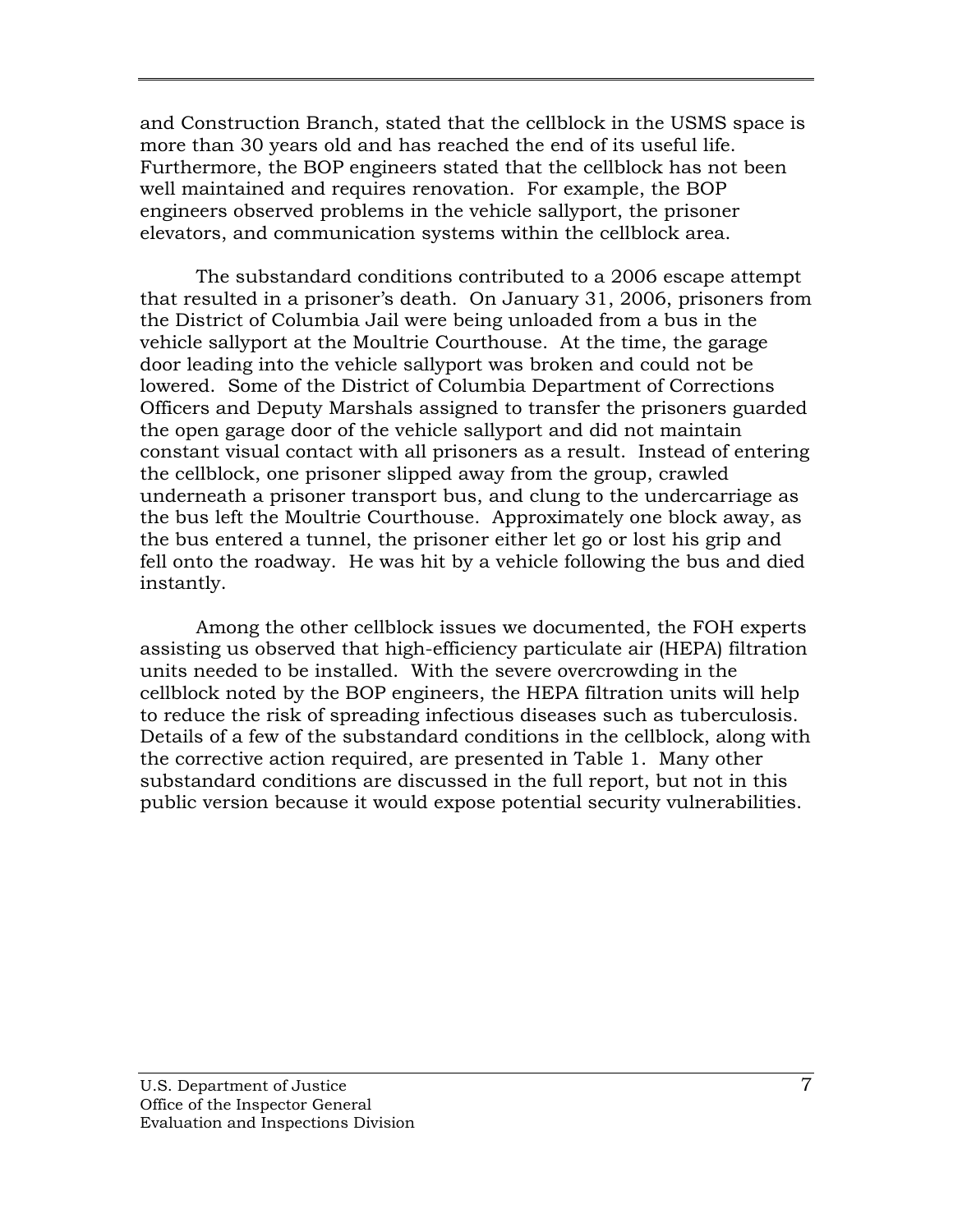| Table 1: Substandard Health, Safety, and Security Conditions<br>in the Moultrie Courthouse Cellblock                                                                                                                         |                                                               |             |              |                                                                                      |  |  |
|------------------------------------------------------------------------------------------------------------------------------------------------------------------------------------------------------------------------------|---------------------------------------------------------------|-------------|--------------|--------------------------------------------------------------------------------------|--|--|
| <b>Substandard Condition/</b><br><b>Primary Governing Standard</b>                                                                                                                                                           | <b>Agency Identifying the</b><br><b>Substandard Condition</b> |             |              | <b>Corrective Action</b>                                                             |  |  |
|                                                                                                                                                                                                                              | <b>USMS</b>                                                   | <b>BOP</b>  | <b>FOH</b>   | Required                                                                             |  |  |
| Duct-mounted high-efficiency<br>particulate air (HEPA) filters<br>should be installed in the<br>cellblock area to filter<br>contaminants that may be<br>recirculated by the air-<br>handling system within the<br>cellblock. | $\mathbf x$                                                   |             | $\mathbf{x}$ | Install HEPA filters in<br>existing duct work.<br>Repairs are funded.*               |  |  |
| <i>Standard:</i> Publication 64                                                                                                                                                                                              |                                                               |             |              |                                                                                      |  |  |
| Five cells for 50 or more<br>prisoners in arraignment<br>holding area exceeds load<br>limits.                                                                                                                                |                                                               | $\mathbf x$ |              | Increasing the number of<br>cells available is not<br>funded.                        |  |  |
| Standard: BOP Technical<br>Design Guidelines/<br>Publication 64                                                                                                                                                              |                                                               |             |              |                                                                                      |  |  |
| Isolation cells do not provide<br>for total isolation because the<br>occupants can be seen from<br>other cells.                                                                                                              |                                                               | $\mathbf x$ |              | Replacing or reconfiguring<br>the cells to meet security<br>standards is not funded. |  |  |
| Standard: BOP Technical<br>Design Guidelines/<br>Publication 64                                                                                                                                                              |                                                               |             |              |                                                                                      |  |  |

\* In March 2007, the District of Columbia Courts allocated \$1.5 million to correct substandard conditions in the adult cellblock. The Marshal has elected to use those funds to upgrade security and health systems in the adult cellblock.

The substandard conditions in the cellblock also affect the employees of three District of Columbia agencies who regularly work there and use the equipment and space. For example, officers from the District of Columbia Department of Corrections cited problems similar to those found by the BOP engineers – problems that make the custodial transfer of prisoners more difficult.[16](#page-9-0)

<span id="page-9-0"></span> <sup>16</sup> District of Columbia Department of Corrections Officers transport prisoners needed for grand jury or court appearances at the Moultrie Courthouse from the District of Columbia Jail and other detention facilities under the terms of an intergovernmental agreement with the USMS.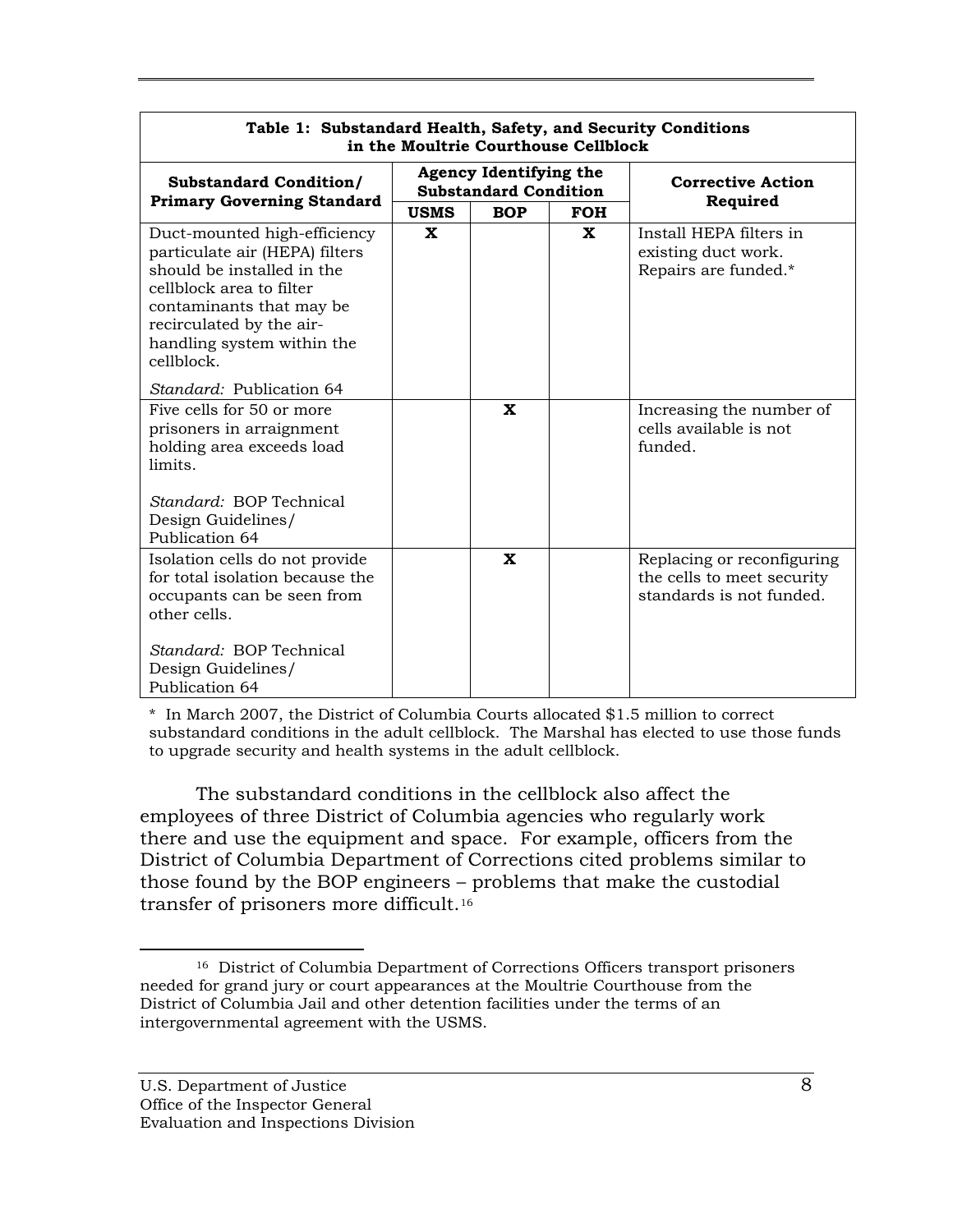<span id="page-10-0"></span>Similarly, the substandard conditions affect the security and operations of employees of other agencies that conduct business in the cellblock. Supervisors of both the District of Columbia Pretrial Services Agency and the District of Columbia Public Defender Service expressed concerns about privacy and safety in the cellblock's multi-defendant interview rooms and in the arraignment courtroom holding cells.[17](#page-10-1)

#### **Conditions in the Administrative Area**

We found 34 substandard conditions in the administrative area of the USMS space at the Moultrie Courthouse. The substandard conditions include standing water on the floor during rainstorms, which results in constantly wet, moldy carpet. Further, the emergency exit in the squad room where the Deputy Marshals who provide courtroom security work is unusable because it is padlocked.

The FOH inspectors stated that the administrative area has not been well maintained and requires renovation. For example, the FOH experts assisting us found that ceiling tiles contaminated with plumbing waste should have been removed, but instead were left inside the suspended ceiling in the administrative area when new ceiling tiles were installed. The plumbing leak had not been repaired, exposing USMS staff to unsanitary conditions, including mold and other air contaminants.

Examples of substandard conditions in the administrative area, along with the corrective actions required, are presented in Table 2.

 $\overline{a}$ 

<span id="page-10-1"></span><sup>&</sup>lt;sup>17</sup> Employees of the District of Columbia Pretrial Services Agency enter the cellblock daily to interview and perform drug tests on newly arrested prisoners. Information gathered during the interviews is used to prepare pretrial reports, which recommend conditions of release for individual prisoners.

Eligibility Examiners for the District of Columbia Public Defender Service enter the cellblock daily to interview prisoners and determine their eligibility for free legal representation. Attorneys for the District of Columbia Public Defender Service enter the cellblock daily to meet with their clients.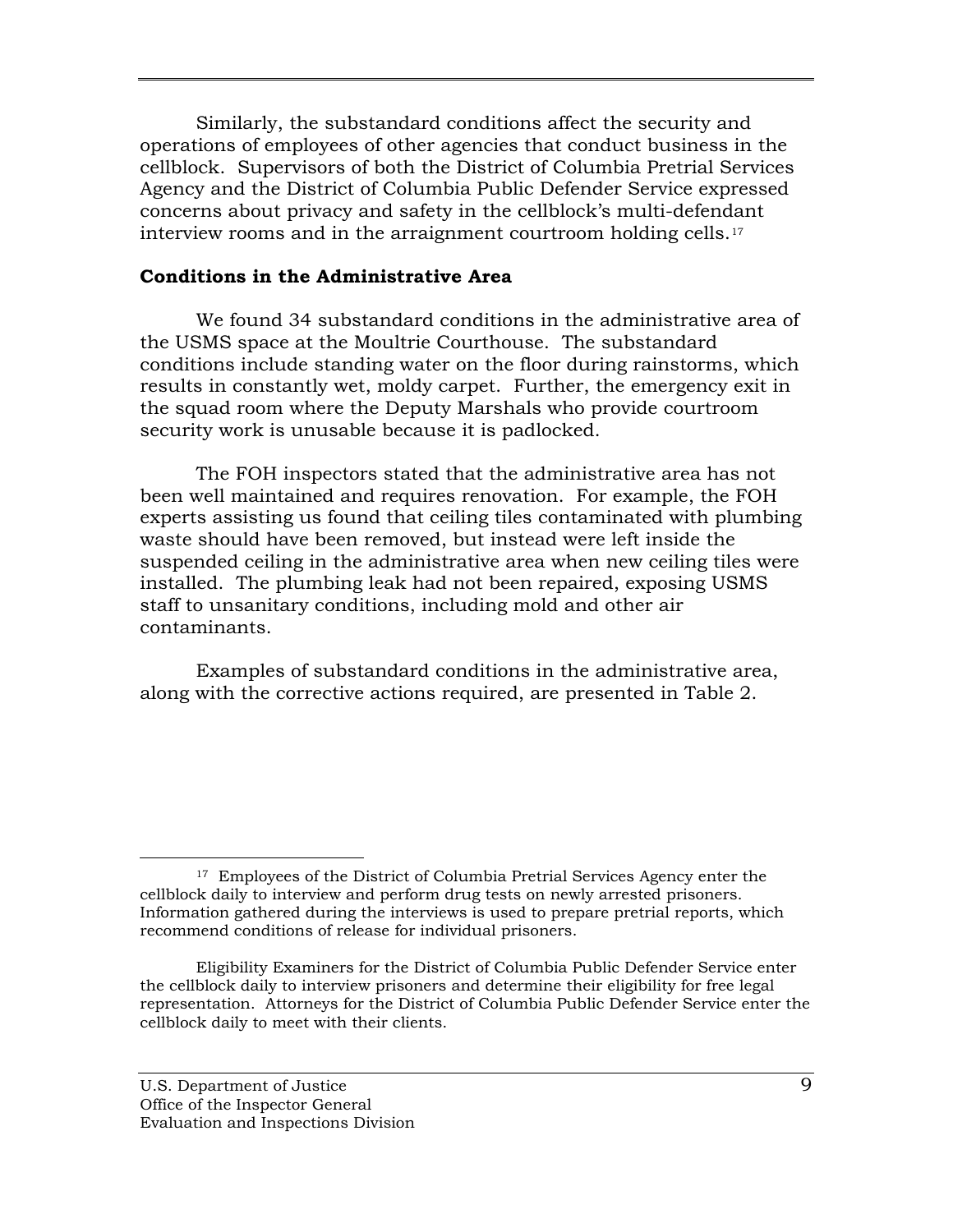| Table 2: Substandard Health, Safety, and Security Conditions<br>in the USMS Administrative Area                  |                                                        |            |                          |                                                                                                                 |  |  |
|------------------------------------------------------------------------------------------------------------------|--------------------------------------------------------|------------|--------------------------|-----------------------------------------------------------------------------------------------------------------|--|--|
| <b>Substandard Condition/</b><br><b>Governing Standard*</b>                                                      | Agency Identifying the<br><b>Substandard Condition</b> |            | <b>Corrective Action</b> |                                                                                                                 |  |  |
|                                                                                                                  | <b>USMS</b>                                            | <b>BOP</b> | <b>FOH</b>               | Required                                                                                                        |  |  |
| Administrative area floods,<br>resulting in mold and mildew.                                                     | X                                                      |            | X                        | Conduct water infiltration<br>study and industrial<br>hygiene study.** The                                      |  |  |
| <i>Standard:</i> Occupational<br>Safety and Health<br>Administration                                             |                                                        |            |                          | study is not funded.                                                                                            |  |  |
| Ceiling tiles contaminated<br>with plumbing waste left<br>inside suspended ceiling.<br><i>Standard:</i> American |                                                        |            | X                        | Find and correct plumbing<br>leak, and remove<br>contaminated tiles. The<br>corrective action is not<br>funded. |  |  |
| Industrial Hygiene Association                                                                                   |                                                        |            |                          |                                                                                                                 |  |  |

\* We found that more than one standard applied to most of the conditions we identified.

\*\* The FOH inspectors recommended an industrial hygiene study to determine the causes of water infiltration and to determine the renovation scope of work needed to address deficient electrical; plumbing; heating, ventilation, and air conditioning; and emergency egress systems.

In November 2006, the Marshal temporarily relocated his administrative staff and the Deputy Marshals on the warrant squad to rental space 2 blocks from the Moultrie Courthouse to reduce the USMS staff's exposure to the substandard health and safety conditions. This temporary measure costs the USMS \$500,000 a year.

By moving the administrative staff and the warrant squad to rental space, the Marshal will be able to relocate the Deputy Marshals assigned to Court Support from the squad room, the section of the administrative area with the largest number of substandard conditions, including frequent flooding and moldy walls.[18](#page-11-0) However, our analysis shows that even if the squad room is renovated, the administrative area provided by the District of Columbia Courts gives the USMS only 50 percent of the square footage required by Publication 64 for the number of Deputy Marshals and administrative staff currently assigned to the Moultrie Courthouse. Publication 64 standards require 125 square feet of space

<span id="page-11-0"></span><sup>&</sup>lt;sup>18</sup> The Chief Judge of the Superior Court stated that he had asked the Marshal not to relocate the Deputy Marshals who are assigned to Court Support to offices outside the Moultrie Courthouse because these Deputy Marshals must be immediately available to escort prisoners and provide security in the courtrooms.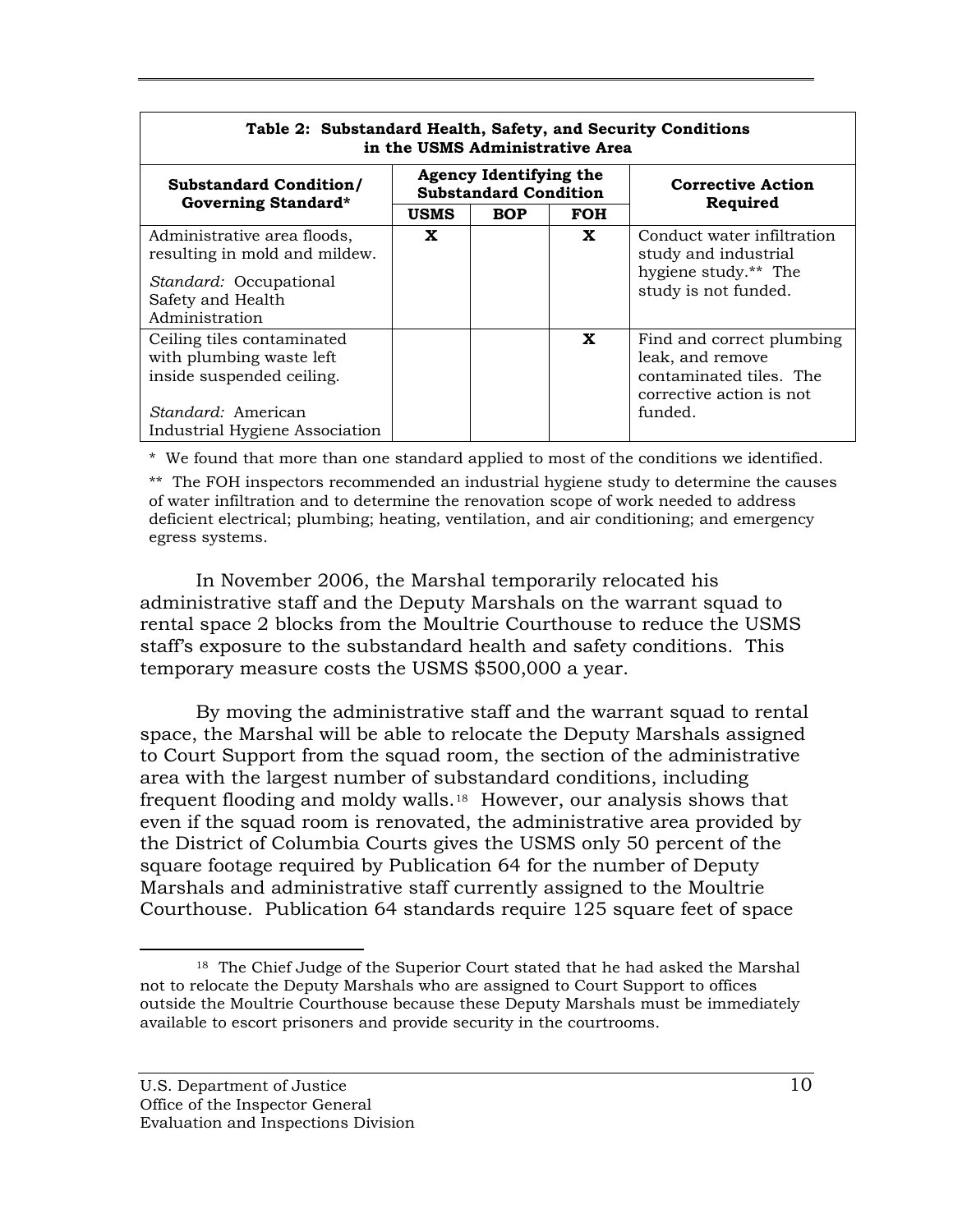<span id="page-12-0"></span>per Deputy Marshal and also set minimum square footage requirements for supervisors, administrative staff, locker rooms, and storage rooms. Further, if the temporarily relocated administrative staff and warrant squad return to the Moultrie Courthouse, the USMS space requirement would increase.

### **Conditions in the Juvenile Holding Facility**

Engineers from the BOP's Technical Services Section, Design and Construction Branch, found 21 substandard conditions in the juvenile holding facility. The BOP team noted that it had been built at the same time as the cellblock and suffers from the same deficiencies in shared areas, such as the vehicle sallyport and prisoner circulation corridors.

During its inspection of the juvenile cellblock, the BOP team focused predominantly on life safety standards because a new juvenile holding facility is under construction within the courthouse. They found problems with the emergency lighting and fire alarm systems in the current juvenile holding facility. They also noted that there was a question as to whether th[e](#page-12-1) sprinkler heads met Underwriters Laboratories' standards.<sup>[19](#page-12-1)</sup>

The current juvenile holding facility will no longer be used when the new facility being constructed is completed in September 2008 as part of the Family Court consolidation[.20](#page-12-2) The new facility will comply with rules requiring the sight and sound separation of juvenile defendants from adult defendants and will allow Deputy Marshals to escort detained juveniles to the Family Court courtrooms without commingling the juveniles with the general public or adult prisoners.[21](#page-12-3)

<span id="page-12-3"></span>(Cont.) 21 The *Juvenile Justice and Delinquency Prevention Act of 1974,*  42 U.S.C. § 5633(a)(13), requires complete separation of detained juveniles from adult

<span id="page-12-1"></span> $\overline{a}$ 19 Underwriters Laboratories Inc. (UL) is an independent, not-for-profit product safety certification organization that has been testing products and writing Standards for Safety for over a century. Standards for Safety are developed in conjunction with specific industries and are designed to help ensure public safety and confidence in ULtested products. UL tests products and their components against its safety standards.

<span id="page-12-2"></span><sup>20</sup> The Family Court decides cases involving abuse and neglect, juveniles, domestic relations, domestic violence, paternity, and support. The *District of Columbia Family Court Act of 2001*, D.C. Code § 11-1101 et seq., required the District of Columbia Courts to consolidate the Family Court's operations.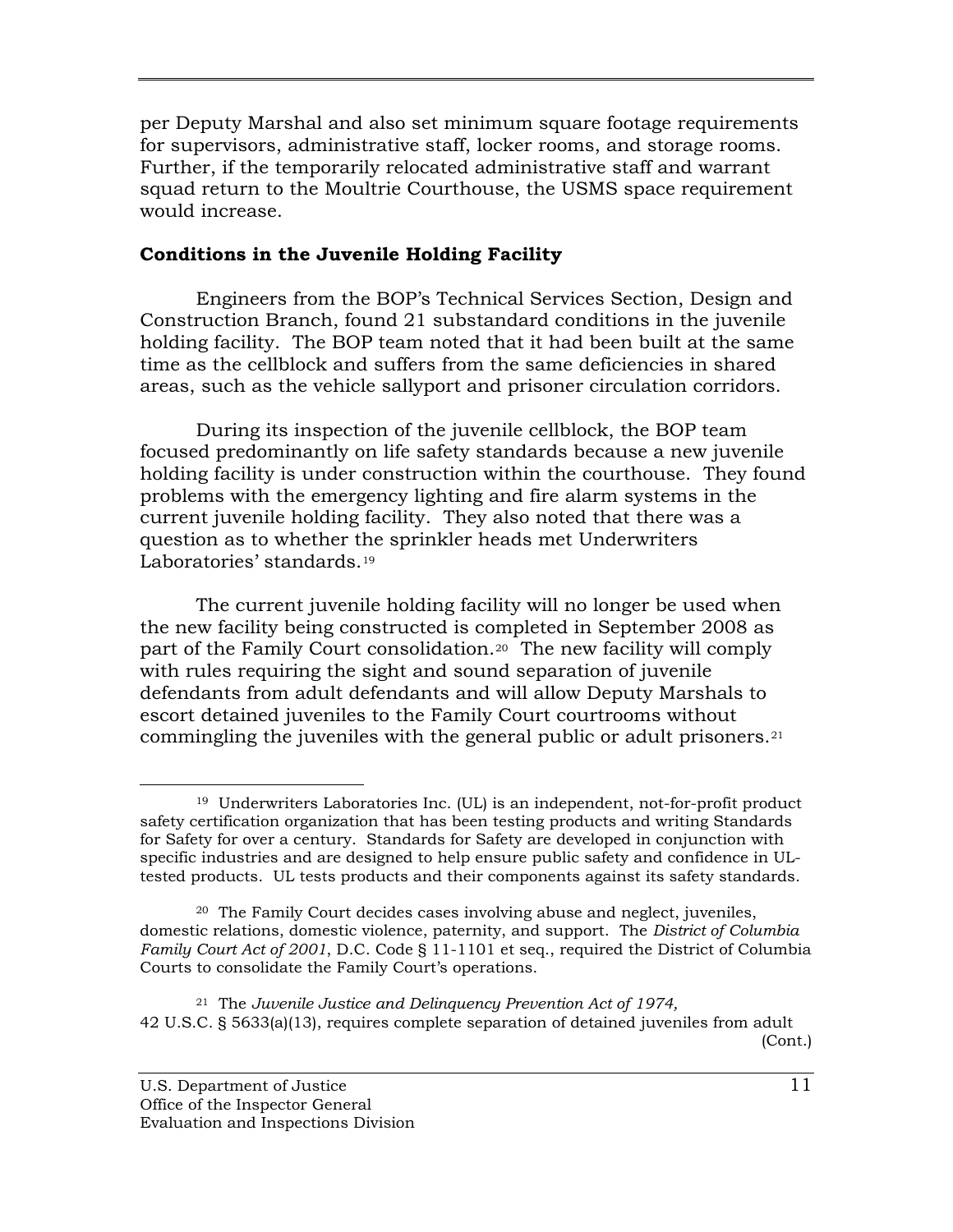<span id="page-13-0"></span>The juvenile holding facility will also include secure rooms for the juvenile detainee population that will be operated by the USMS and an at-risk room for juveniles in need of protective custody that will be operated by the District of Columbia Department of Youth Rehabilitation Services. Until the new juvenile holding facility is operational, only essential maintenance is planned for the existing facility. As a result, juveniles will be detained and USMS staff will continue to operate in substandard conditions until the new facility is completed.

#### **Agreement Needed for Corrective Action**

Improvement of these substandard conditions requires that the District of Columbia Courts and the USMS agree on the health, safety, and security standards that apply to the USMS space in the Moultrie Courthouse and on who will be responsible for requesting and expending funds for repairs and capital improvements to meet the standards.

The Chairman of the Joint Committee, the Director of the USMS, and the Chief Judge of the Superior Court agreed that deciding on the health, safety, and security standards that apply to the USMS space in the Moultrie Courthouse is important. Each also expressed the importance of resolving related issues as part of the discussions on any agreement.

The Chairman of the Joint Committee (who is the Chief Judge of the District of Columbia Court of Appeals) agreed that an agreement is necessary because repairs and maintenance in the USMS space have been delayed by disputes over appropriate standards and responsibility for payment. The Capital Program and Construction Officer, who carries out repairs authorized by the District of Columbia Courts, stated that the agreement needs to establish timeliness standards for correcting substandard conditions by the responsible party.

The Director of the USMS stated that the issues of timeliness and responsibility for correcting health, safety, and security conditions are important and need to be resolved by agreement. The Director recommended that any agreement include a provision for requesting a specific appropriation for the maintenance, repair, and capital

offenders so that there is no sight or sound contact. Separation must be provided in all secure areas of the facility, including sallyports and hallways.

 $\overline{a}$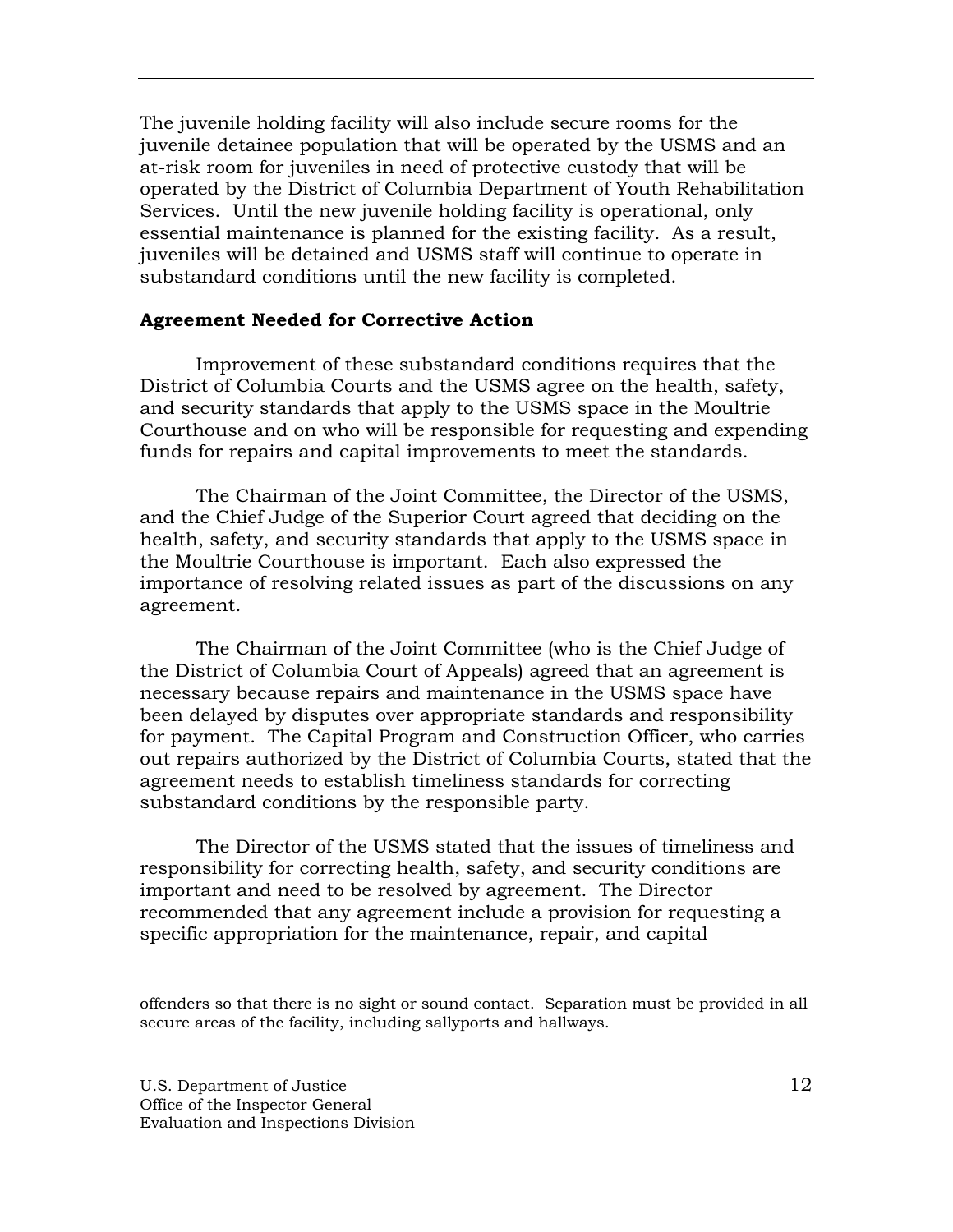<span id="page-14-0"></span>improvements to the USMS space in the District of Columbia Courts' budget request. [22](#page-14-1)

The Chief Judge of the Superior Court agreed that establishing standards is important, but he also stated that the critical shortage in the number of Deputy Marshals assigned to the Superior Court is, from a public safety perspective, an even more important concern. The Chief Judge stated that the District of Columbia Courts have responded to the space concerns of the USMS with suggestions for both interim and long-term solutions and will continue to work with the USMS to accommodate its space needs. However, the Chief Judge believes that the shortage in the number of deputies assigned to Superior Court affects both public safety and the Superior Court's ability to carry out its daily operations. The Chief Judge also believes that this is an urgent matter to be addressed by the USMS and the Courts.

The Director of the USMS agreed that the formula that the USMS uses to determine the personnel needs of federal district courts does not fit the needs of the Superior Court. He noted, however, that the USMS has difficulty maintaining even the current level of personnel because of the high turnover of Deputy Marshals, which he said has been caused in part by the working conditions in the Moultrie Courthouse. The Director and the Chief Judge of the Superior Court both recognized that personnel levels and working conditions were related and that a space agreement between the District of Columbia Courts and the USMS could address a formula for determining staffing levels and a commitment by the District of Columbia Courts to provide adequate space for the USMS.

### **Initiatives to Correct Substandard Conditions**

The Chairman stated that the Joint Committee is focused on the substandard conditions in the USMS space and recently has begun two initiatives to improve working conditions. The Executive Officer has been directed to set aside \$1.5 million to address the more serious substandard health, safety, and security conditions reported by the Marshal in the cellblock. On June 29, 2007, in response to a request from the Joint Committee, the Marshal provided a list of his priorities for

 $\overline{a}$ 

<span id="page-14-1"></span><sup>22</sup> In response to a draft of this report, the District of Columbia Courts reported that it plans to include \$50 million for USMS space renovation in the Courts' fiscal year 2009 budget request.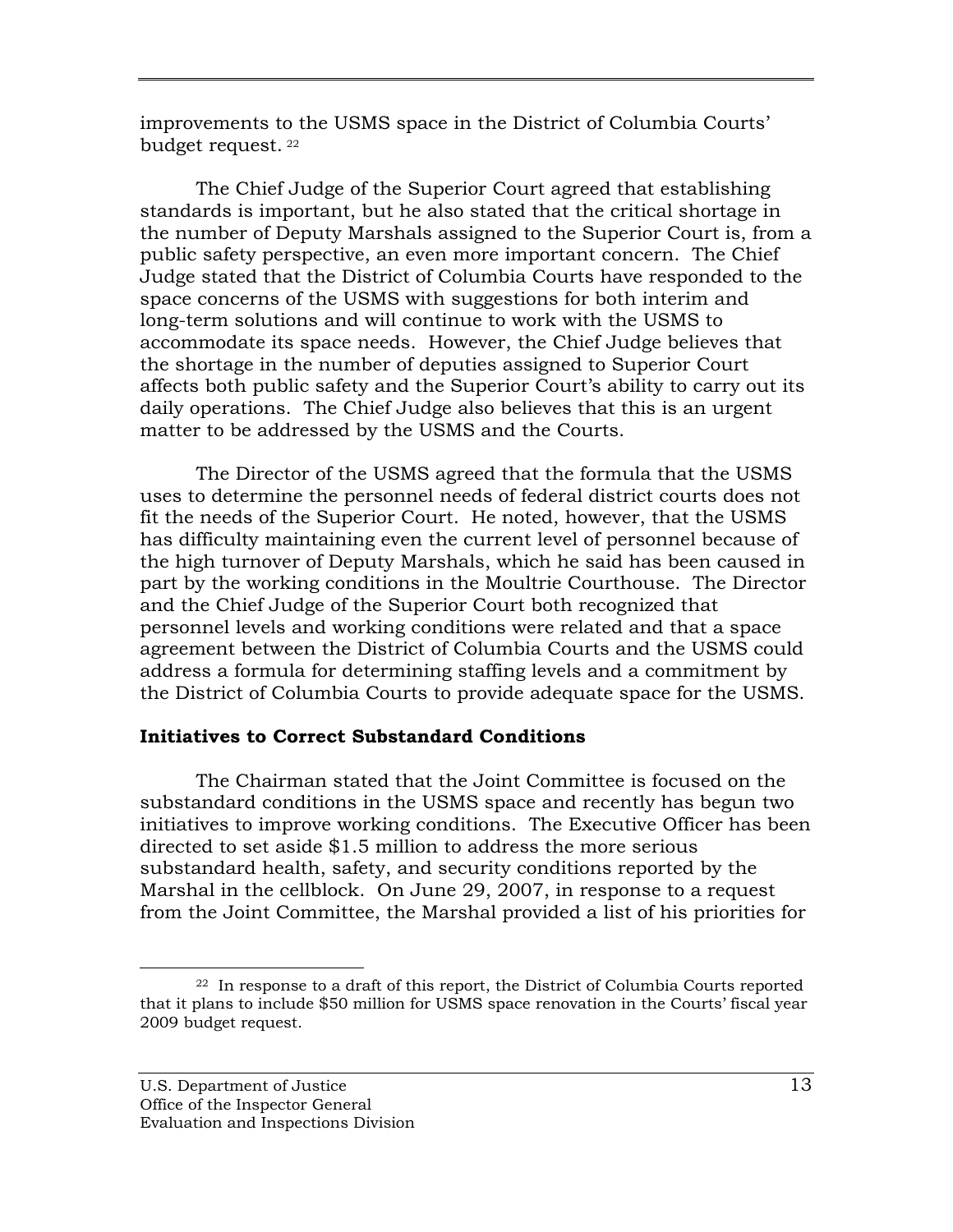<span id="page-15-0"></span>repairs and improvements. The \$1.5 million will correct 5 of the 111 substandard conditions in the cellblock identified in our review.

The Joint Committee also has directed the Capital Program and Construction Officer to develop a second initiative to spend \$2 million to convert part of the public space in the Moultrie Courthouse to temporary administrative space so that part of the USMS staff can be relocated there while their area is renovated. Implementation of this initiative could improve working conditions temporarily by allowing for the renovation of the squad room used by the Deputy Marshals and the remainder of the existing USMS administrative area.<sup>[23](#page-15-1)</sup> The \$2 million initiative proposed by the Joint Committee does not include plans for renovations to correct substandard conditions in the squad room or the remainder of the existing USMS administrative area. The initiative includes only the demolition of the interior of the existing public space and the construction of the temporary administrative space.

### **Long-Term Options to Improve Working Conditions**

In response to congressional interest regarding substandard conditions in the cellblock and administrative area, the District of Columbia Courts commissioned a facilities improvement feasibility study from an architectural firm. Completed in May 2007, the feasibility study identified an estimated \$43 million in needed improvements to meet Publication 64 standards and other occupational safety and health standards in the USMS space. The District of Columbia Courts reported that it plans to include \$50 million for USMS space renovation in the Courts' fiscal year 2009 budget request, but we found that the Courts and the USMS have not agreed that the renovation will meet the security standards for federal detention facilities and occupational health and safety standards used in the study. Additionally, the USMS expressed concern that the renovations identified in the feasibility study will not meet Publication 64 standards, but the District of Columbia Courts does not agree that Publication 64 standards apply to the Moultrie Courthouse.

<span id="page-15-1"></span> $\overline{a}$ 23 In addition to overcrowding, the squad room has standing water on the floor during rainstorms, which results in unsanitary conditions, and an inadequate emergency exit. Because the squad room is not suitable for use as office space, as a temporary measure the Marshal would like the Joint Committee to provide funds to renovate the squad room for use as a locker room.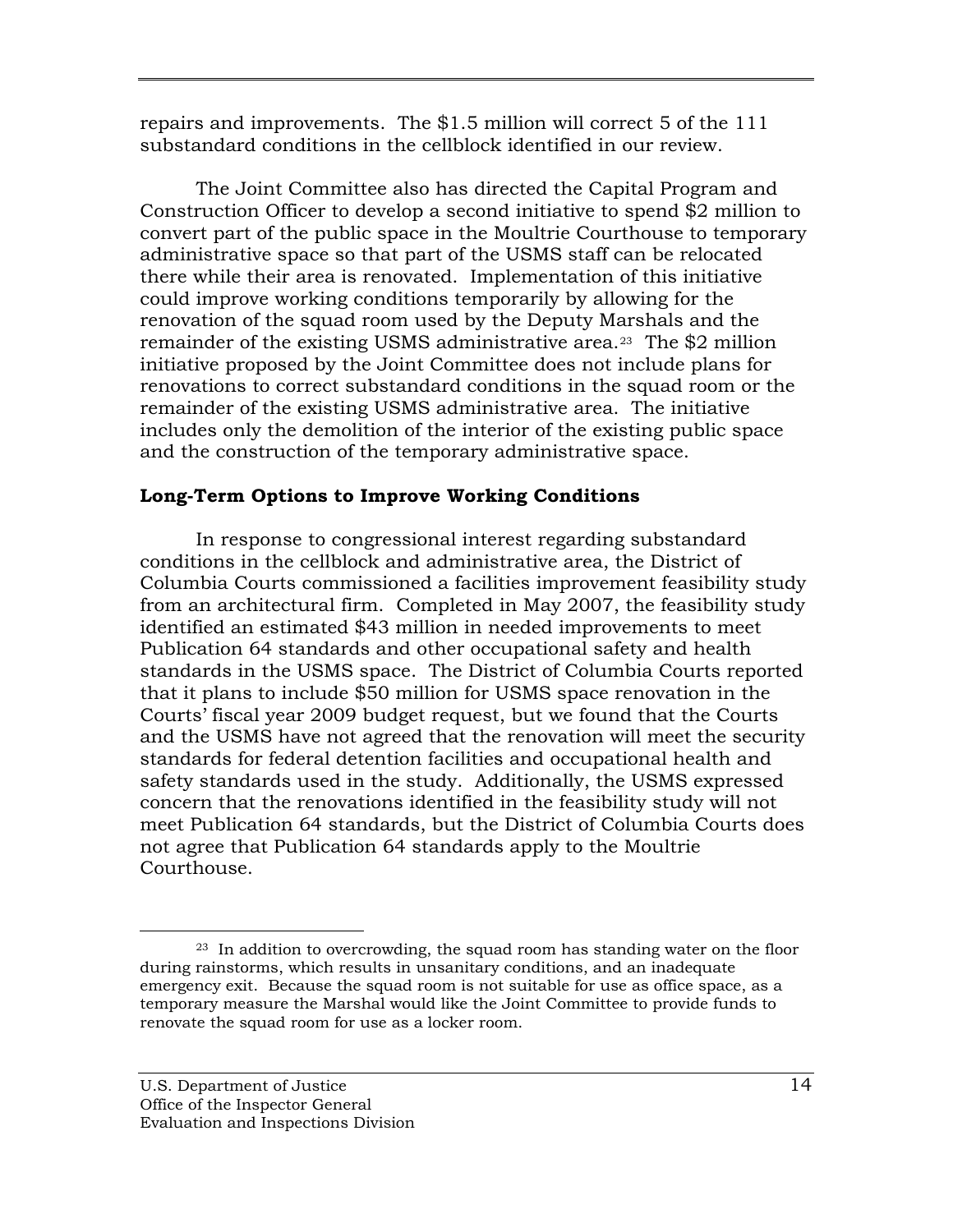The Chairman of the Joint Committee told us that the feasibility study and the USMS's concerns about the renovations identified in the feasibility study did not take into account how difficult it is to renovate a 31-year-old building to modern standards. The Chairman stated that even if the USMS space in the Moultrie Courthouse is renovated, it will still fall short of USMS standards. Our analysis showed that the Chairman is correct.

The Moultrie Courthouse met 59 percent of the standards in a courthouse security survey conducted by the USMS in June 2007.[24](#page-16-0) The Moultrie Courthouse score of 59 percent was about the same as the average score in a 2006 USMS nationwide security survey of all the federal courthouses that have not been renovated or constructed in the last 10 years.[25](#page-16-1) Our analysis showed that while renovated courthouses had a higher average score, even they generally did not meet the USMS goal of a score of 80 percent on the courthouse security survey. Federal courthouses renovated during the last 10 years averaged 74 percent after renovation. Only 25 of the 47 courthouses renovated in the last 10 years achieved a score higher than the 80-percent minimum acceptable standard established by the USMS.

The Chairman also stated that the District of Columbia Courts are considering providing more space and improving working conditions by opening an arraignment courtroom in the building adjacent to the Moultrie Courthouse at 300 Indiana Avenue, NW. The Chairman stated that conducting arraignments at a location outside the Moultrie Courthouse would significantly change USMS operations and space requirements because it would reduce by half the number of prisoners that would need to be housed in the Moultrie Courthouse cellblock each day. The Chairman further stated that, while he supports the proposed change in operations, implementing that change would require complex negotiations among the District of Columbia Courts, the USMS, the

 $\overline{a}$ 

<span id="page-16-0"></span><sup>24</sup> *Office of Courthouse Management Security Survey Report: District of Columbia Superior Court, H. Carl Moultrie I Courthouse, 500 Indiana Avenue, NW*, June 2007.

<span id="page-16-1"></span><sup>25</sup> The National Security Survey, developed by the USMS Courthouse Management Group and conducted in 1998, 2002, and 2006, evaluates systems design and equipment in prisoner movement and operations areas used by the USMS in all federal courthouses. The survey covers cameras, monitors, intercoms, conduit and wiring, locking devices, alarms, security consoles, time-lapse recording machines for monitors in cellblocks, duress alarms, keypads, interlocking sallyports, prisoner elevator dividers, ballistic materials, bollards, and barriers.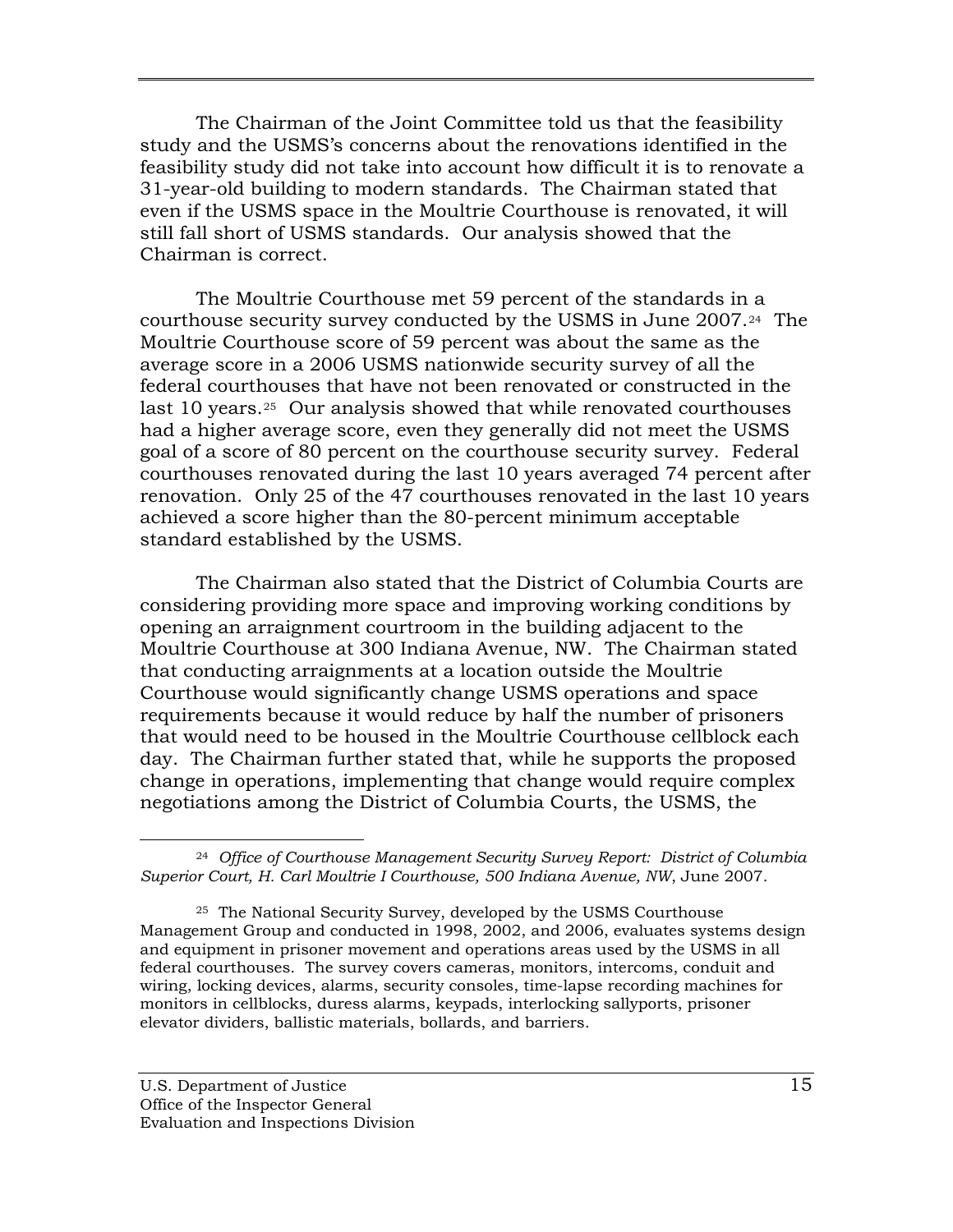District of Columbia Department of Corrections, and the Metropolitan Police Department.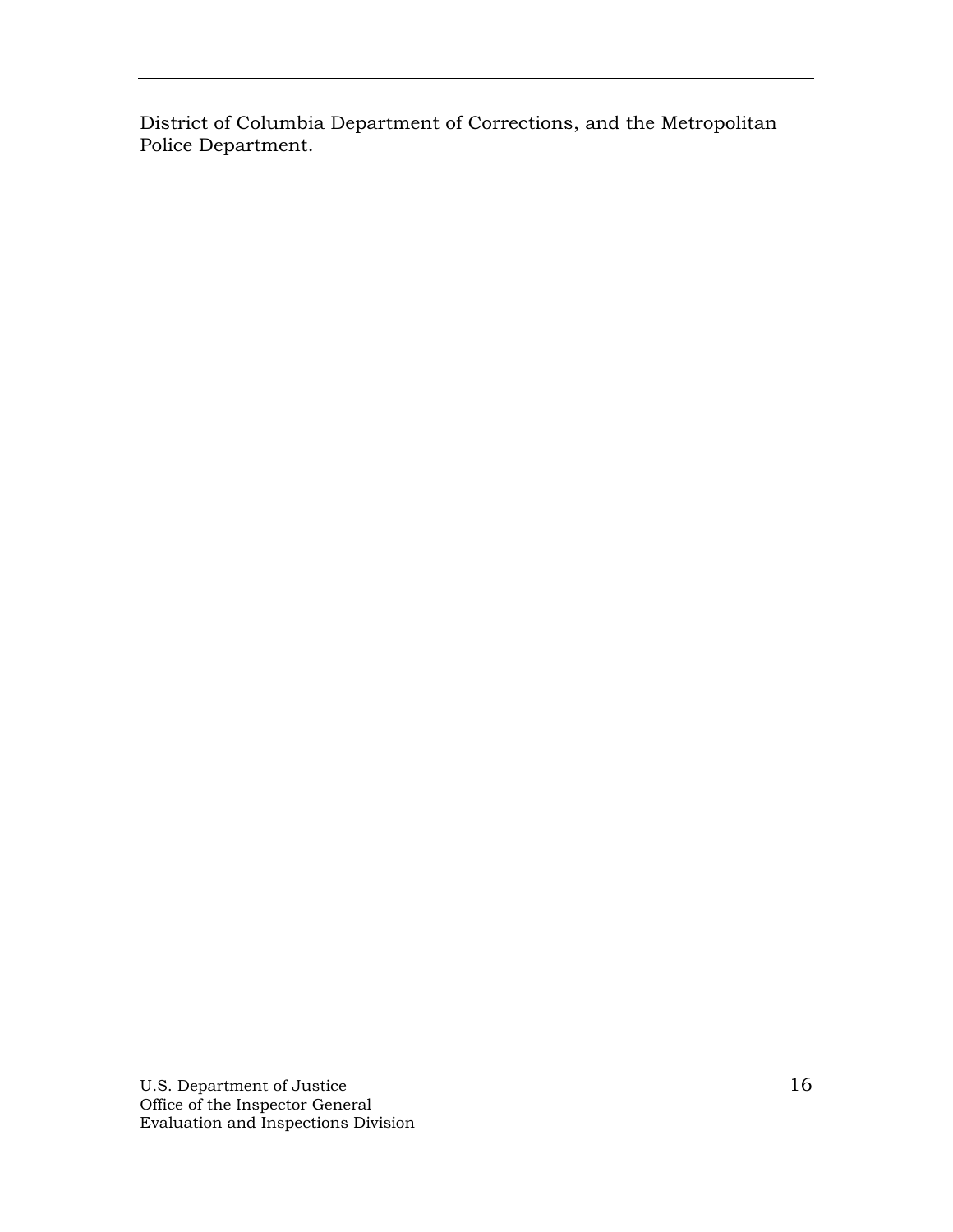#### **CONCLUSION AND RECOMMENDATIONS**

<span id="page-18-0"></span>Our analysis showed that the USMS space in the Moultrie Courthouse fails to meet security standards for detention facilities and occupational health and safety standards for administrative buildings, and that this results in unacceptable working conditions. We believe these substandard conditions will continue unless the District of Columbia Courts and the USMS decide on the applicable security, health, and safety standards for the USMS space and on who will be responsible for requesting and expending funds for repairs and improvements to meet the standards.

The District of Columbia Courts have completed a feasibility study, have begun two short-term initiatives to correct substandard conditions, and are considering long-term plans for capital improvements to the USMS space. The first initiative is designed to correct 5 of 111 substandard conditions in the cellblock. A second initiative is in the planning phase and may correct some of the substandard conditions in the administrative area. Further, the District of Columbia Courts and the USMS have begun negotiations on long-term plans to improve working conditions in the Moultrie Courthouse. Regardless of the shortor long-term plans chosen by the District of Columbia Courts, an agreement on the applicability and implementation of health, safety, and security standards will be necessary to implement the plans. Without such an agreement, the District of Columbia Courts cannot take timely action to correct substandard health, safety, and security conditions in the cellblock or the administrative area. As a result, the Marshal, Deputy Marshals, and administrative staff will continue to work under substandard conditions until an agreement is reached.

Because of the number and severity of the substandard conditions we identified, we believe it is imperative that the District of Columbia Courts and the USMS reach agreement on correcting these conditions as expeditiously as possible. The agreement between the District of Columbia Courts and the USMS should address:

1. The application of federal standards for detention facilities and occupational health and safety standards for administrative buildings to the Moultrie Courthouse;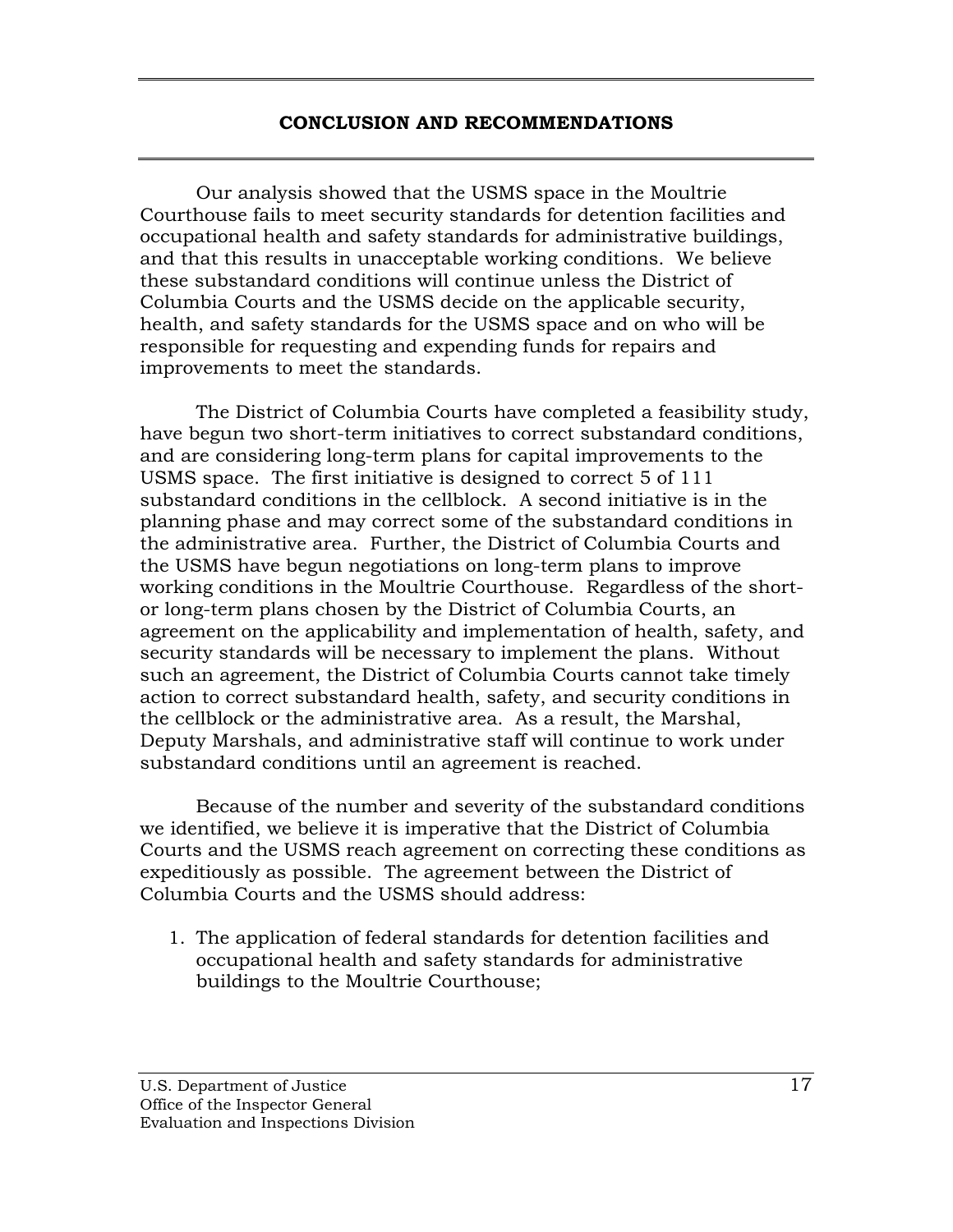- 2. The responsibility for timely maintenance and repair to maintain federal standards for detention facilities and occupational health and safety standards for administrative buildings;
- 3. The plan to correct serious substandard conditions in the cellblock, administrative area, and juvenile holding facility;
- 4. The method that will be used to determine the number of Deputy Marshals, Detention Enforcement Officers, and administrative staff that the USMS will request for the District of Columbia Superior Court in its annual budget request; and
- 5. The inclusion of a specific request for funds to meet health, safety, and security standards in the USMS space in the Moultrie Courthouse in either the USMS budget request to the Department of Justice or the District of Columbia Courts' budget request to the Office of Management and Budget and to Congress for each fiscal year.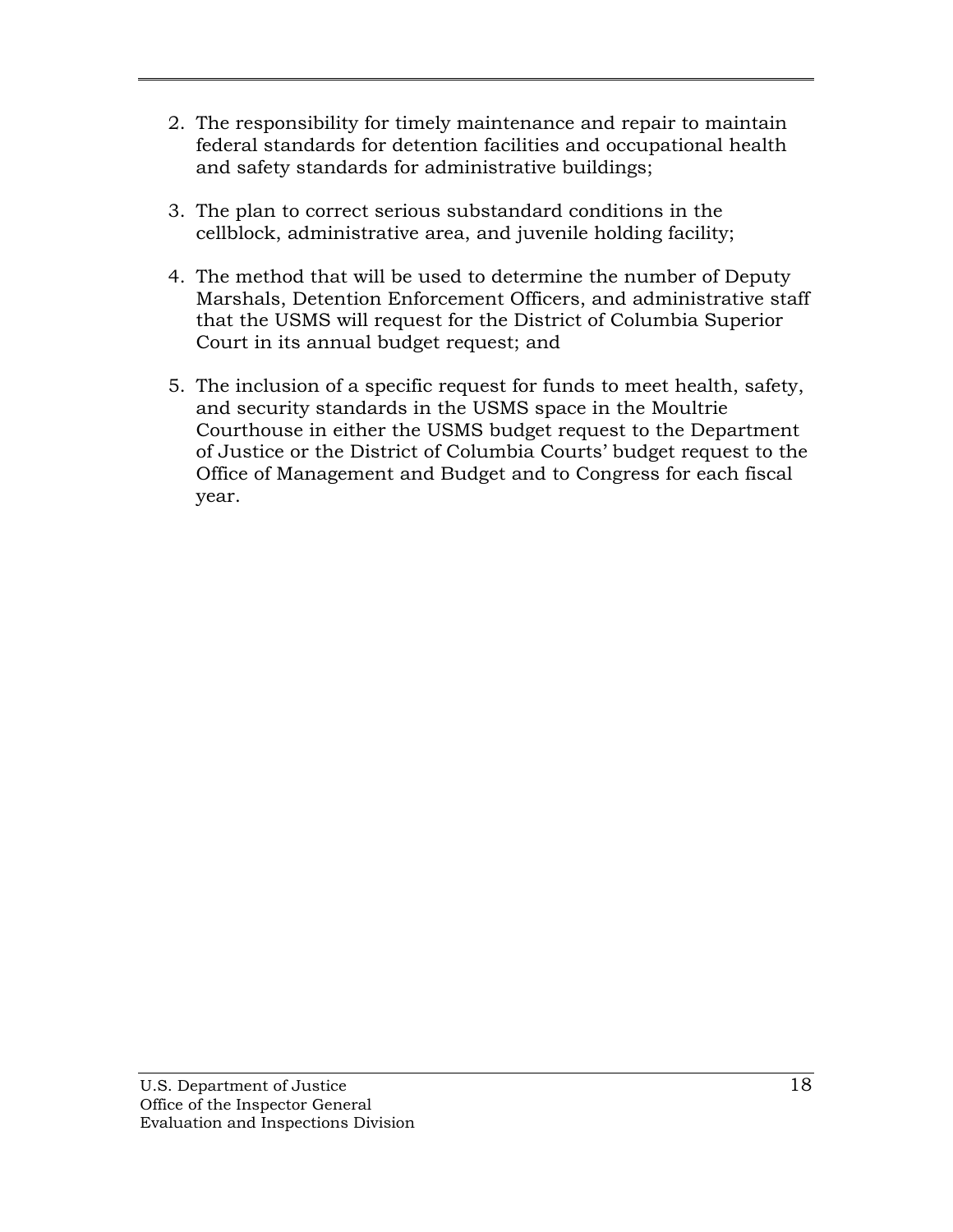## <span id="page-20-0"></span>**APPENDIX: STANDARDS UTILIZED DURING INSPECTIONS**

## **Water Infiltration/Moisture Intrusion/Visible Mold Growth Conditions**

- 1. A Brief Guide to Mold in the Workplace-Mold Remediation Guidelines Safety and Health Information Bulletin (SHIB #03-10-10) U.S. Occupational Safety and Health Administration
- 2. Report of Microbial Growth Task Force American Industrial Hygiene Association, May 2001
- 3. Mold Remediation in Schools and Commercial Buildings (EPA 402-K-01-001, March 2001) Office of Air and Radiation, Indoor Environments Division (6609-J) U.S. Environmental Protection Agency

## **Heating, Ventilation, and Air Conditioning Conditions**

- 4. Thermal Environmental Conditions for Human Occupancy (ANSI/ASHRAE 55-1992) American Society of Heating, Refrigeration, and Air Conditioning Engineers, Inc.
- 5. Ventilation for Acceptable Indoor Air Quality (ANSI/ASHRAE 62-2001) American Society of Heating, Refrigeration, and Air Conditioning Engineers, Inc.

## **Suspect Asbestos-Containing Building Construction Material (ACBM) Conditions**

- 6. Occupational Safety and Health Standards, Subpart Z Toxic and Hazardous Substances, Asbestos 29 C.F.R. § 1910.1001 and Appendixes A – J
- 7. Environmental Protection Agency Standards, National Emission Standards for Hazardous Air Pollutants 40 C.F.R. Part 61, Subpart M – National Emission Standard for Asbestos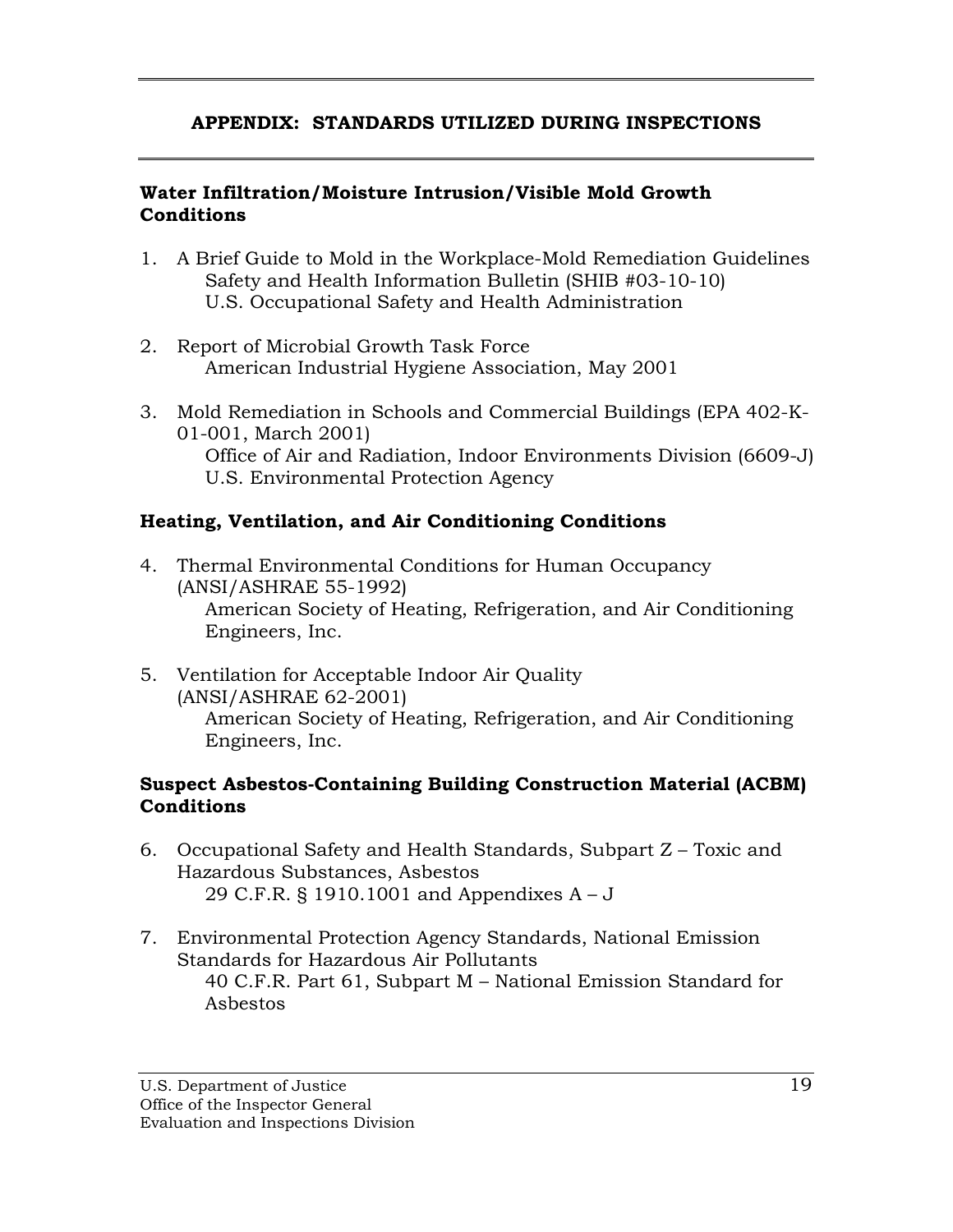## **Electric Conditions**

8. Occupational Safety and Health Standards, Subpart J – General Environmental Controls, The Control of Hazardous Energy – Lockout/Tagout 29 C.F.R. § 1910.147

## **Air and Surface Contaminant Conditions**

- 9. Occupational Safety and Health Standards, Subpart I Personal Protective Equipment, Respiratory Protection 29 C.F.R. § 1910.134
- 10. Occupational Safety and Health Standards, Subpart Z Toxic and Hazardous Substances, Air Contaminants 29 C.F.R. § 1910.1000, Table Z-1
- 11. Occupational Safety and Health Standards, Subpart I Personal Protective Equipment, General Requirements 29 C.F.R. § 1910.132
- 12. Classification of Polychlorinated Biphenyls (PCBs) Standards (STD 01-04-002 – STD 1-4.2) United States Occupational Safety and Health Administration
- 13. Polychlorinated Biphenyls (PCBs) Manufacturing, Processing, Distribution in Commerce, and Use Prohibitions 40 C.F.R. Part 761

# **Potential Deficient Lighting Conditions**

- 14. Safety and Health Regulations for Construction, Subpart D Occupational Health and Environmental Controls, Illumination 29 C.F.R. § 1926.56
- 15. "Practice for Industrial Lighting, for Recommended Values of Illumination (A11.1-1965, R1970) American National Standards Institute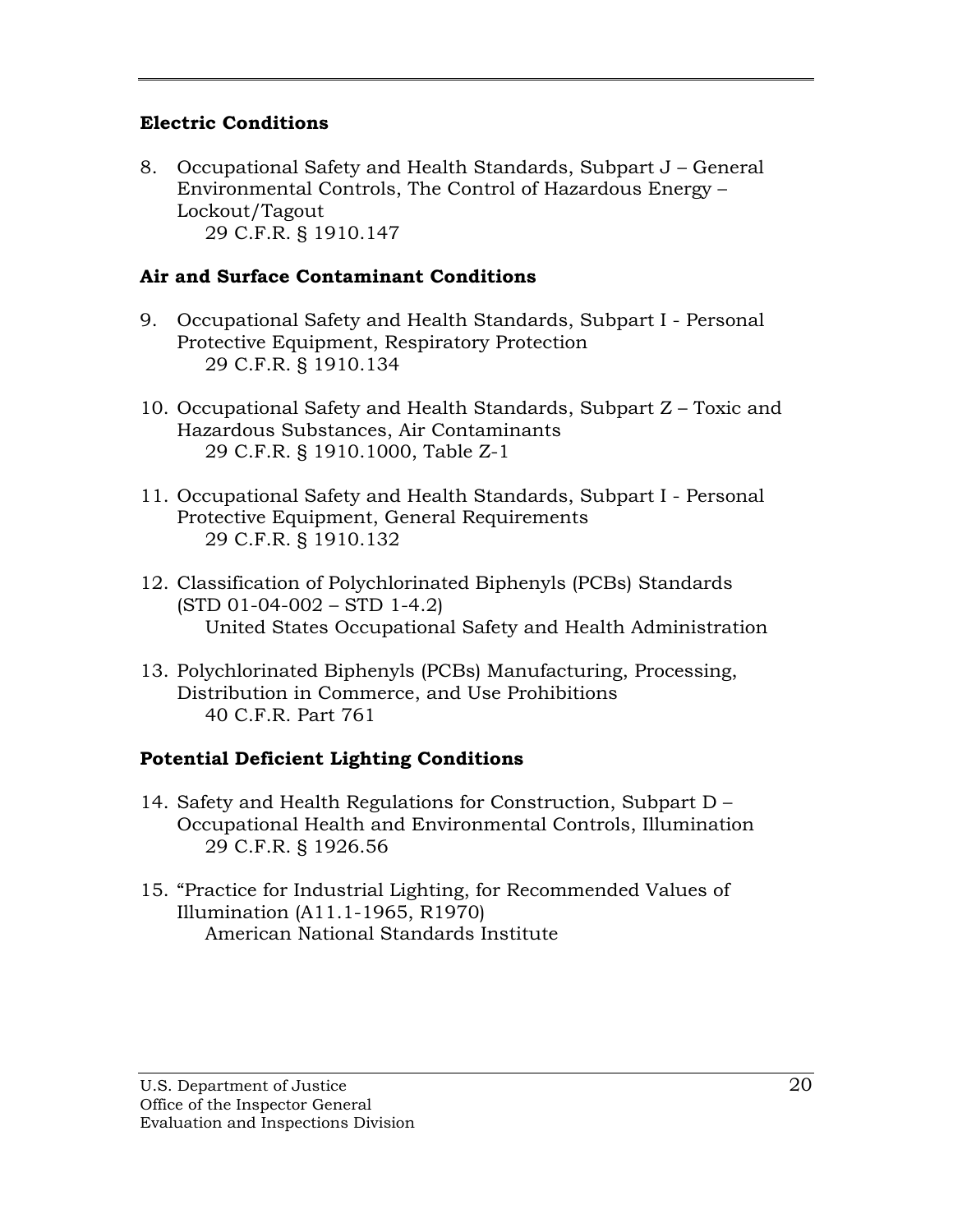### **Slip, Trip, and Fall Conditions**

16. Occupational Safety and Health Standards, Subpart D – Walking-Working Surfaces, General Requirements 29 C.F.R. § 1910.22

## **Potential Unsanitary Conditions**

- 17. Occupational Safety and Health Standards, Subpart J General Environmental Controls, Sanitation 29 C.F.R. § 1910.141
- 18. Safety and Health Regulations for Construction, Subpart D Occupational Health and Environmental Controls, Sanitation 29 C.F.R. § 1926.51
- 19. Occupational Safety and Health Standards, Subpart J General Environmental Controls, Sanitation 29 C.F.R. §§ 1910.141(a)(1), 1910.141(a)(2)(v), 1910.141(a)(5), and 1910.141(d)(1)

## **Fire Evacuation and Portable Fire Extinguisher Conditions**

- 20. Occupational Safety and Health Standards, Subpart E Exit Routes, Emergency Action Plans, and Fire Prevention Plans, Design and Construction Requirements for Exit Routes 29 C.F.R. § 1910.36
- 21. Occupational Safety and Health Standards, Subpart L Fire Protection, Fire Suppression Equipment 29 C.F.R. § 1910.157

# **Unsecured Railing Conditions**

22. Occupational Safety and Health Standards, Subpart D – Walking-Working Surfaces, Guarding Floor and Wall Openings and Holes 29 C.F.R. § 1910.23